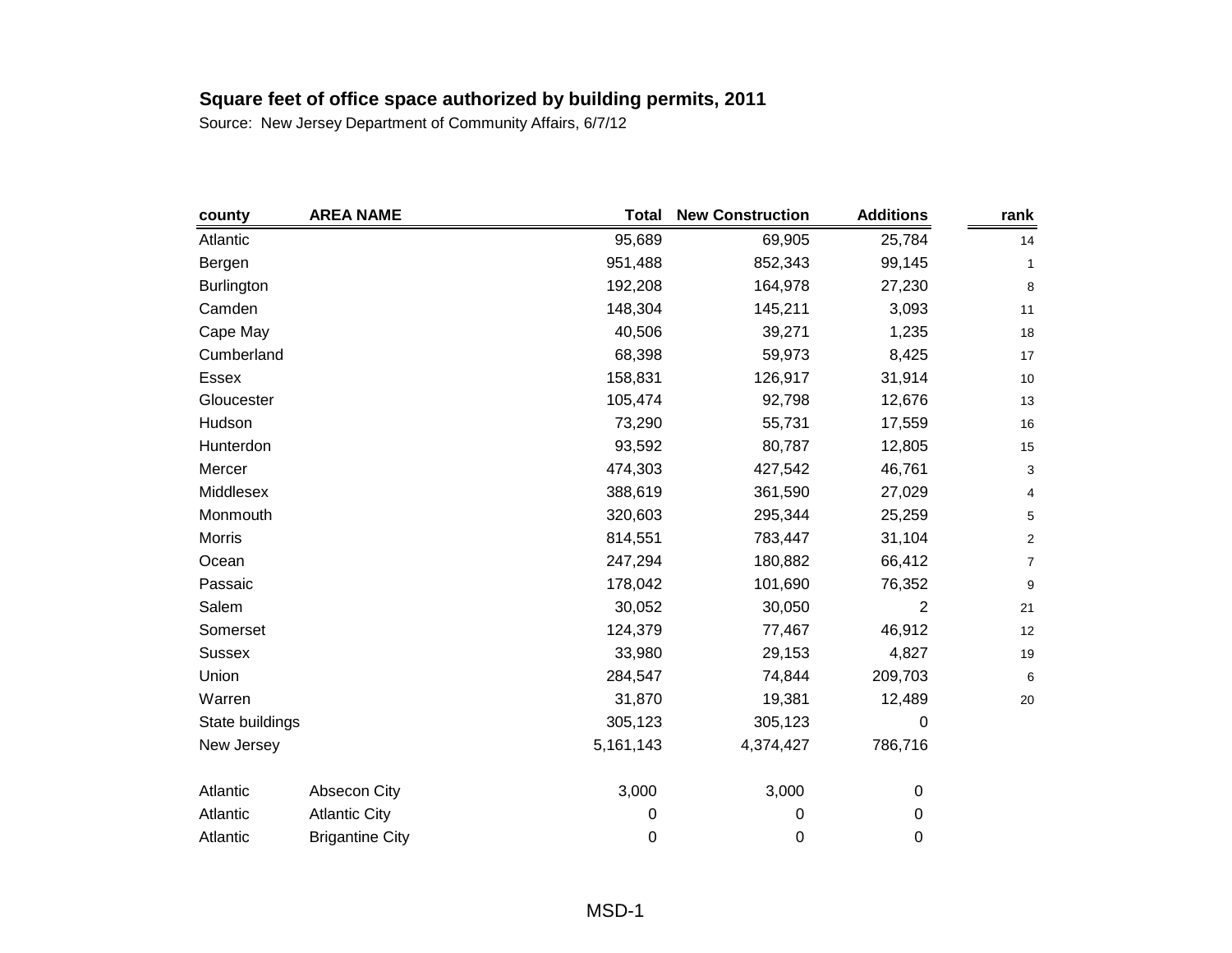| county   | <b>AREA NAME</b>            | <b>Total</b> | <b>New Construction</b> | <b>Additions</b> | rank |
|----------|-----------------------------|--------------|-------------------------|------------------|------|
| Atlantic | Buena Borough               | 0            | 0                       | 0                |      |
| Atlantic | <b>Buena Vista Township</b> | 0            | 0                       | 0                |      |
| Atlantic | Corbin City                 | 0            | 0                       | 0                |      |
| Atlantic | Egg Harbor City             | 0            | 0                       | 0                |      |
| Atlantic | Egg Harbor Township         | 29,329       | 16,800                  | 12,529           |      |
| Atlantic | <b>Estell Manor City</b>    | 0            | 0                       | 0                |      |
| Atlantic | Folsom Borough              | 14,875       | 14,875                  | 0                |      |
| Atlantic | Galloway Township           | 8,880        | 1,000                   | 7,880            |      |
| Atlantic | Hamilton Township           | 2,400        | 0                       | 2,400            |      |
| Atlantic | Hammonton Town              | 2,200        | 0                       | 2,200            |      |
| Atlantic | Linwood City                | 6,783        | 6,783                   | 0                |      |
| Atlantic | Longport Borough            | 0            | 0                       | 0                |      |
| Atlantic | Margate City                | 0            | 0                       | 0                |      |
| Atlantic | Mullica Township            | 0            | 0                       | 0                |      |
| Atlantic | Northfield City             | 15,810       | 15,810                  | 0                |      |
| Atlantic | Pleasantville City          | 2,200        | 2,200                   | 0                |      |
| Atlantic | Port Republic City          | 0            | 0                       | 0                |      |
| Atlantic | <b>Somers Point City</b>    | 10,212       | 9,437                   | 775              |      |
| Atlantic | <b>Ventnor City</b>         | 0            | 0                       | 0                |      |
| Atlantic | <b>Weymouth Township</b>    | 0            | 0                       | 0                |      |
| Bergen   | Allendale Borough           | 0            | 0                       | 0                |      |
| Bergen   | Alpine Borough              | 0            | 0                       | 0                |      |
| Bergen   | Bergenfield Borough         | 260          | 0                       | 260              |      |
| Bergen   | Bogota Borough              | 0            | 0                       | 0                |      |
| Bergen   | Carlstadt Borough           | 0            | 0                       | 0                |      |
| Bergen   | Cliffside Park Borough      | 703,195      | 703,195                 | 0                |      |
| Bergen   | Closter Borough             | 5,000        | 0                       | 5,000            |      |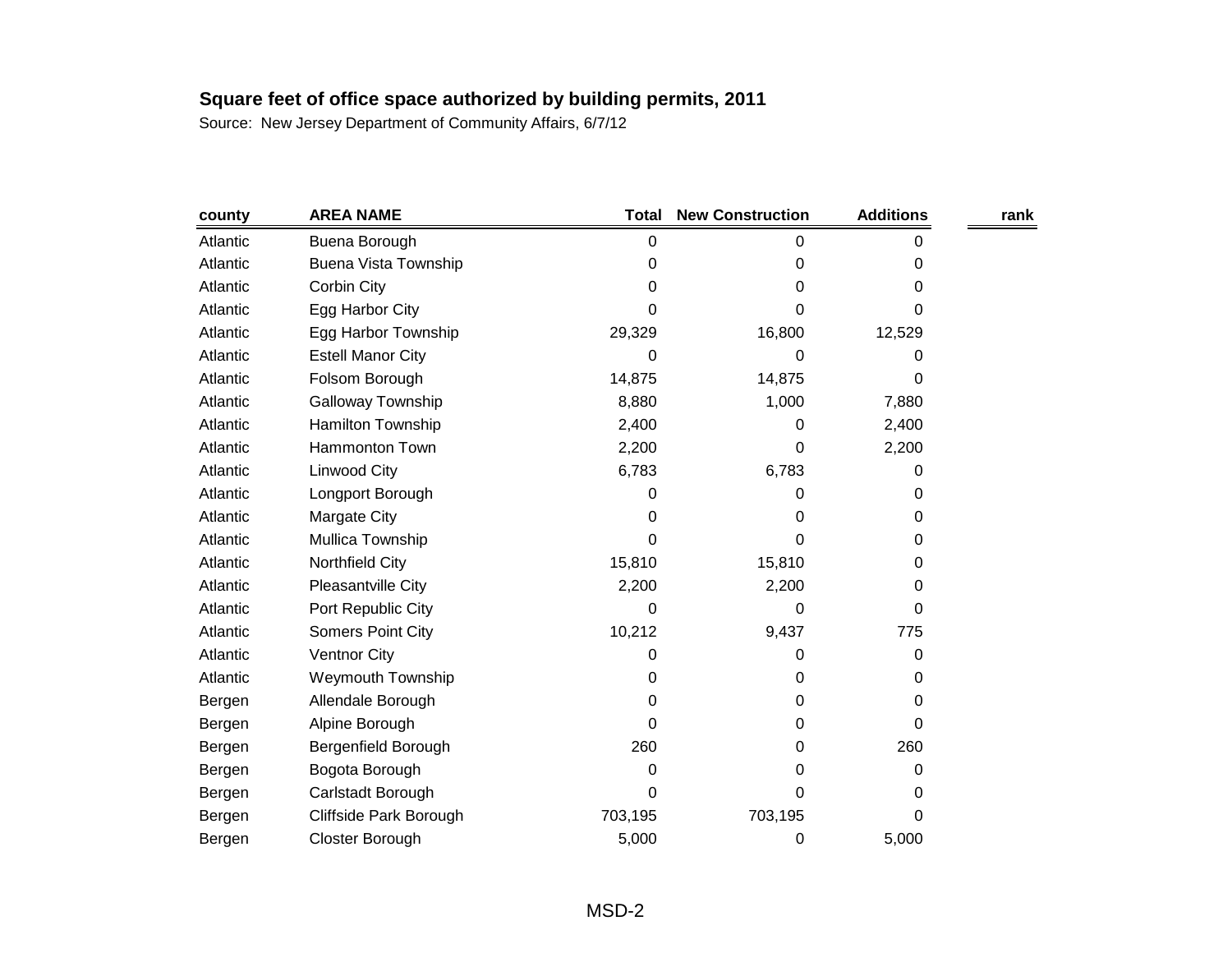| county | <b>AREA NAME</b>          | <b>Total</b> | <b>New Construction</b> | <b>Additions</b> | rank |
|--------|---------------------------|--------------|-------------------------|------------------|------|
| Bergen | Cresskill Borough         | 9,385        | 9,385                   | 0                |      |
| Bergen | Demarest Borough          | 0            | 0                       | 0                |      |
| Bergen | Dumont Borough            | 0            | 0                       | 0                |      |
| Bergen | Elmwood Park Borough      | 2,354        | 2,354                   | 0                |      |
| Bergen | East Rutherford Borough   | 0            | 0                       | 0                |      |
| Bergen | Edgewater Borough         | 1,477        | 0                       | 1,477            |      |
| Bergen | Emerson Borough           | 0            | 0                       | 0                |      |
| Bergen | Englewood City            | 24,170       | 23,970                  | 200              |      |
| Bergen | Englewood Cliffs Borough  | 0            | 0                       | 0                |      |
| Bergen | Fair Lawn Borough         | 17,000       | 15,750                  | 1,250            |      |
| Bergen | Fairview Borough          |              |                         | 0                |      |
| Bergen | Fort Lee Borough          | 0            | 0                       | 0                |      |
| Bergen | Franklin Lakes Borough    | 0            | 0                       | 0                |      |
| Bergen | <b>Garfield City</b>      | 0            | 0                       | 0                |      |
| Bergen | Glen Rock Borough         | 0            | 0                       | 0                |      |
| Bergen | Hackensack City           | 10,409       | 9,569                   | 840              |      |
| Bergen | Harrington Park Borough   | 0            | 0                       | 0                |      |
| Bergen | Hasbrouck Heights Borough | 0            | 0                       | 0                |      |
| Bergen | Haworth Borough           | 0            | 0                       | 0                |      |
| Bergen | Hillsdale Borough         | 0            | 0                       | 0                |      |
| Bergen | Ho-Ho-Kus Borough         | 7,382        | 7,382                   | 0                |      |
| Bergen | Leonia Borough            | 0            | 0                       | 0                |      |
| Bergen | Little Ferry Borough      |              | 1                       | 0                |      |
| Bergen | Lodi Borough              | 5,082        | 4,974                   | 108              |      |
| Bergen | Lyndhurst Township        | 0            | 0                       | 0                |      |
| Bergen | Mahwah Township           | 0            | 0                       | 0                |      |
| Bergen | Maywood Borough           | 0            | 0                       | 0                |      |
|        |                           |              |                         |                  |      |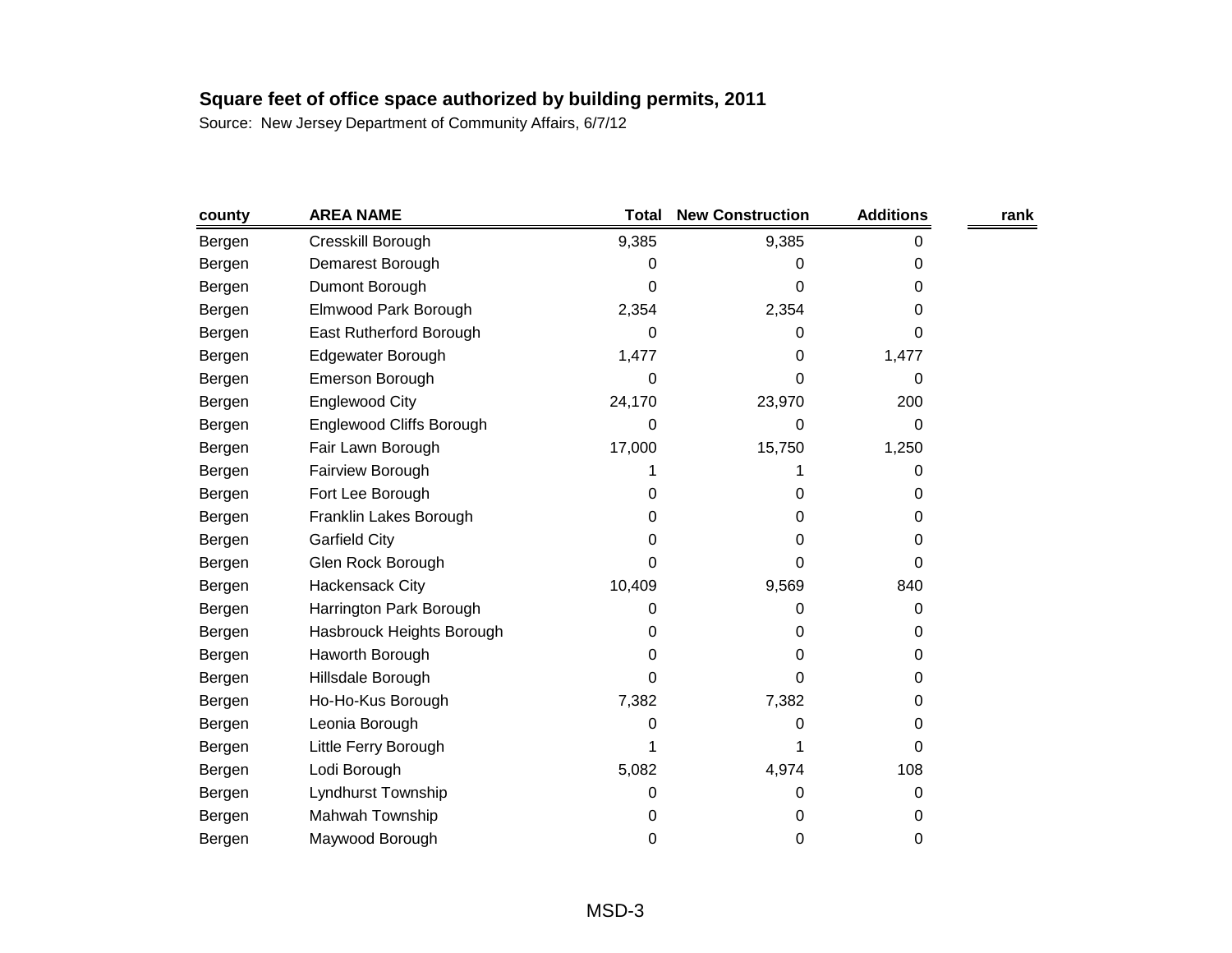| county | <b>AREA NAME</b>          | <b>Total</b> | <b>New Construction</b> | <b>Additions</b> | rank |
|--------|---------------------------|--------------|-------------------------|------------------|------|
| Bergen | Midland Park Borough      | 0            | 0                       | 0                |      |
| Bergen | Montvale Borough          | 1,091        | 0                       | 1,091            |      |
| Bergen | Moonachie Borough         | 0            | 0                       | 0                |      |
| Bergen | New Milford Borough       | 0            | 0                       | 0                |      |
| Bergen | North Arlington Borough   | 0            | 0                       | 0                |      |
| Bergen | Northvale Borough         | 10,778       | 10,778                  | 0                |      |
| Bergen | Norwood Borough           | 180          | 0                       | 180              |      |
| Bergen | Oakland Borough           | 980          | 0                       | 980              |      |
| Bergen | Old Tappan Borough        | 0            | 0                       | 0                |      |
| Bergen | Oradell Borough           | 0            | 0                       | 0                |      |
| Bergen | Palisades Park Borough    | 13,819       | 0                       | 13,819           |      |
| Bergen | Paramus Borough           | 37,980       | 0                       | 37,980           |      |
| Bergen | Park Ridge Borough        | 13,301       | 13,301                  | 0                |      |
| Bergen | Ramsey Borough            | 1,500        | 0                       | 1,500            |      |
| Bergen | Ridgefield Borough        | 3,365        | 3,365                   | 0                |      |
| Bergen | Ridgefield Park Village   | 17,441       | 0                       | 17,441           |      |
| Bergen | Ridgewood Village         |              |                         | 0                |      |
| Bergen | River Edge Borough        | 0            | 0                       | 0                |      |
| Bergen | River Vale Township       | 0            | 0                       | 0                |      |
| Bergen | Rochelle Park Township    | 854          | 0                       | 854              |      |
| Bergen | Rockleigh Borough         | 0            | 0                       | 0                |      |
| Bergen | <b>Rutherford Borough</b> | 0            | 0                       | 0                |      |
| Bergen | Saddle Brook Township     | 12,217       | 12,217                  | 0                |      |
| Bergen | Saddle River Borough      | 0            | 0                       | 0                |      |
| Bergen | South Hackensack Twp      | 0            | 0                       | 0                |      |
| Bergen | <b>Teaneck Township</b>   | 0            | 0                       | 0                |      |
| Bergen | <b>Tenafly Borough</b>    | 16,009       | 0                       | 16,009           |      |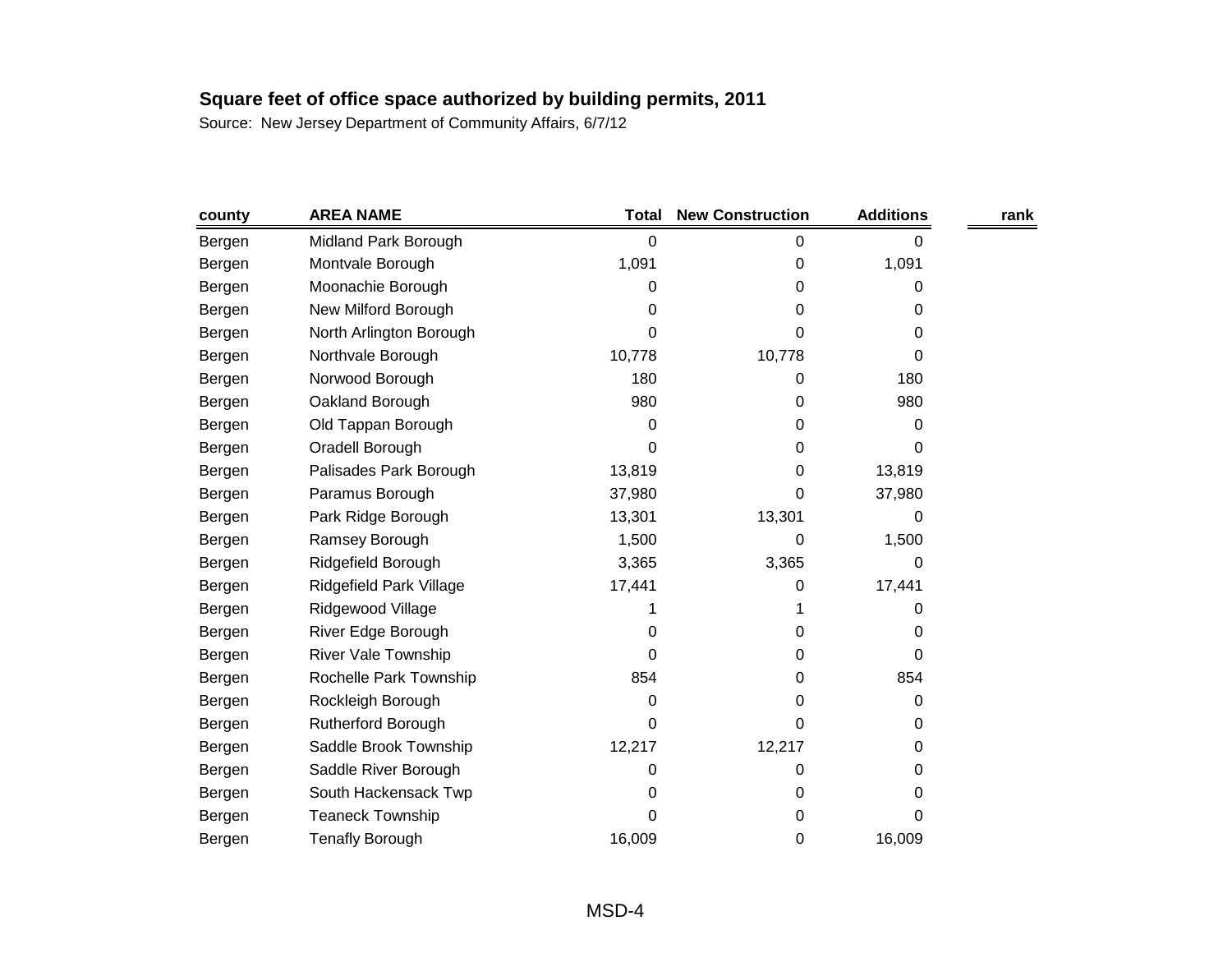| 0<br>0<br>0 | 0<br>156 |   |
|-------------|----------|---|
|             |          |   |
|             |          |   |
|             |          |   |
|             | 0        |   |
| 0           | 0        |   |
| 2,900       | 0        |   |
| 0           | 0        |   |
| 33,200      | 0        |   |
| 0           | 0        |   |
| 0           | 4,362    |   |
| 0           | 6,900    |   |
| 0           | 0        |   |
| 4,900       | 0        |   |
| 0           | 4,231    |   |
| 0           | 1,194    |   |
| 0           | 0        |   |
| 2,940       | 0        |   |
| 0           | 0        |   |
| 0           | 0        |   |
| 3,176       | 0        |   |
| 18,279      | 0        |   |
| 9,108       | 0        |   |
| 0           | 0        |   |
| 2,815       | 0        |   |
| 0           | 0        |   |
| 11,940      | 0        |   |
| 0           | 0        |   |
|             | 0        | 0 |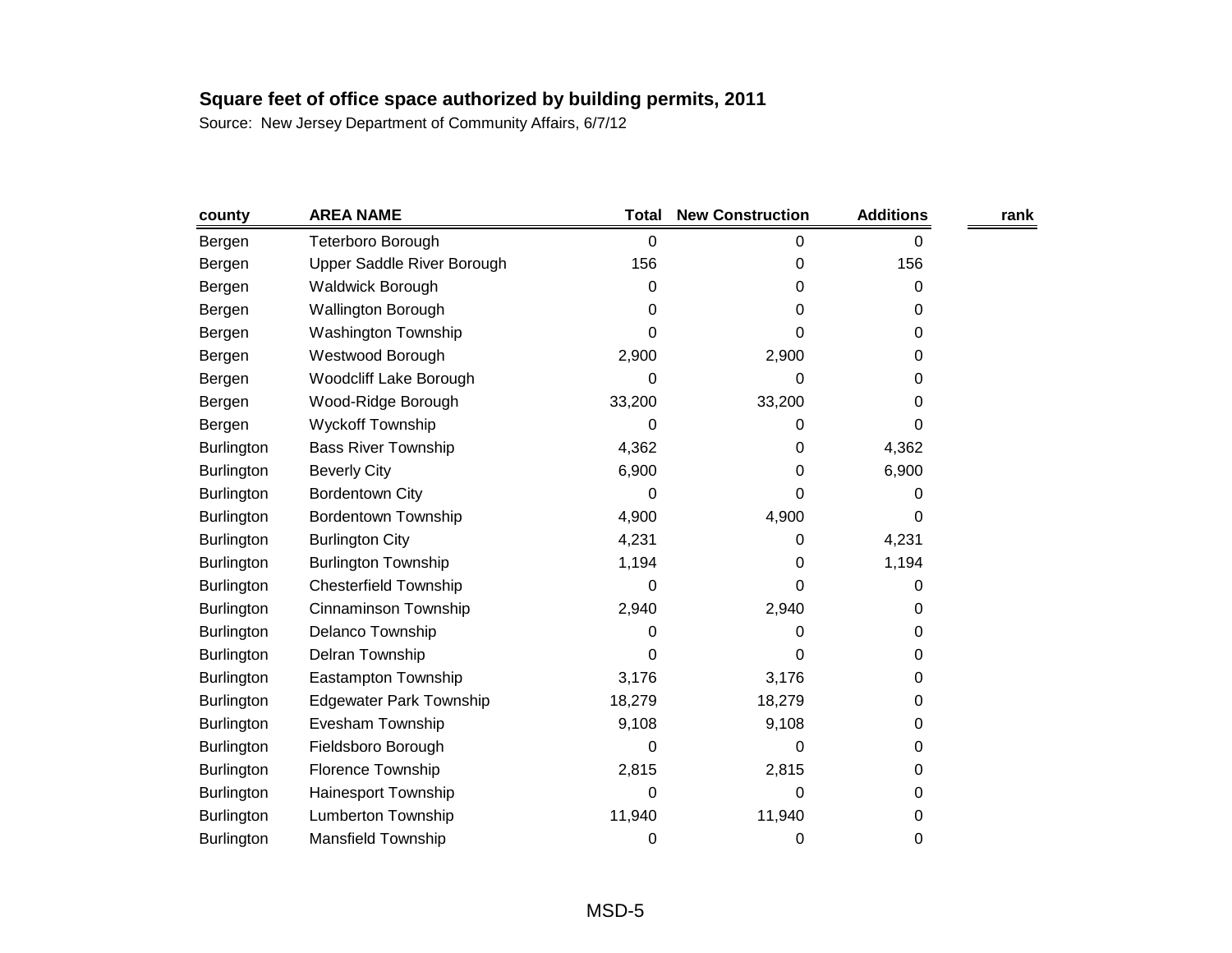| county            | <b>AREA NAME</b>           | Total  | <b>New Construction</b> | <b>Additions</b> | rank |
|-------------------|----------------------------|--------|-------------------------|------------------|------|
| <b>Burlington</b> | Maple Shade Township       | 47,564 | 47,564                  | 0                |      |
| <b>Burlington</b> | <b>Medford Township</b>    | 23,891 | 19,959                  | 3,932            |      |
| <b>Burlington</b> | Medford Lakes Borough      | 0      | 0                       | 0                |      |
| <b>Burlington</b> | Moorestown Township        | 29,046 | 22,435                  | 6,611            |      |
| <b>Burlington</b> | Mount Holly Township       | 0      | 0                       | 0                |      |
| <b>Burlington</b> | Mount Laurel Township      | 21,312 | 21,312                  | 0                |      |
| <b>Burlington</b> | New Hanover Township       | 0      | 0                       | 0                |      |
| <b>Burlington</b> | North Hanover Township     | 550    | 550                     | 0                |      |
| Burlington        | Palmyra Borough            | 0      | 0                       | 0                |      |
| Burlington        | Pemberton Borough          | 0      | 0                       | 0                |      |
| <b>Burlington</b> | Pemberton Township         | 0      | 0                       | 0                |      |
| <b>Burlington</b> | Riverside Township         | 0      | 0                       | 0                |      |
| Burlington        | Riverton Borough           | 0      | 0                       | 0                |      |
| <b>Burlington</b> | Shamong Township           | 0      | 0                       | 0                |      |
| <b>Burlington</b> | Southampton Township       | 0      | 0                       | 0                |      |
| <b>Burlington</b> | Springfield Township       | 0      | 0                       | 0                |      |
| <b>Burlington</b> | <b>Tabernacle Township</b> | 0      | 0                       | 0                |      |
| <b>Burlington</b> | <b>Washington Township</b> | 0      | 0                       | 0                |      |
| Burlington        | <b>Westampton Township</b> | 0      | 0                       | 0                |      |
| <b>Burlington</b> | Willingboro Township       | 0      | 0                       | 0                |      |
| <b>Burlington</b> | <b>Woodland Township</b>   | 0      | 0                       | 0                |      |
| <b>Burlington</b> | Wrightstown Borough        | 0      | 0                       | 0                |      |
| Camden            | Audubon Borough            | 0      | 0                       | 0                |      |
| Camden            | Audubon Park Borough       | 0      | 0                       | 0                |      |
| Camden            | Barrington Borough         | 227    | 0                       | 227              |      |
| Camden            | Bellmawr Borough           | 0      | 0                       | 0                |      |
| Camden            | Berlin Borough             | 0      | 0                       | 0                |      |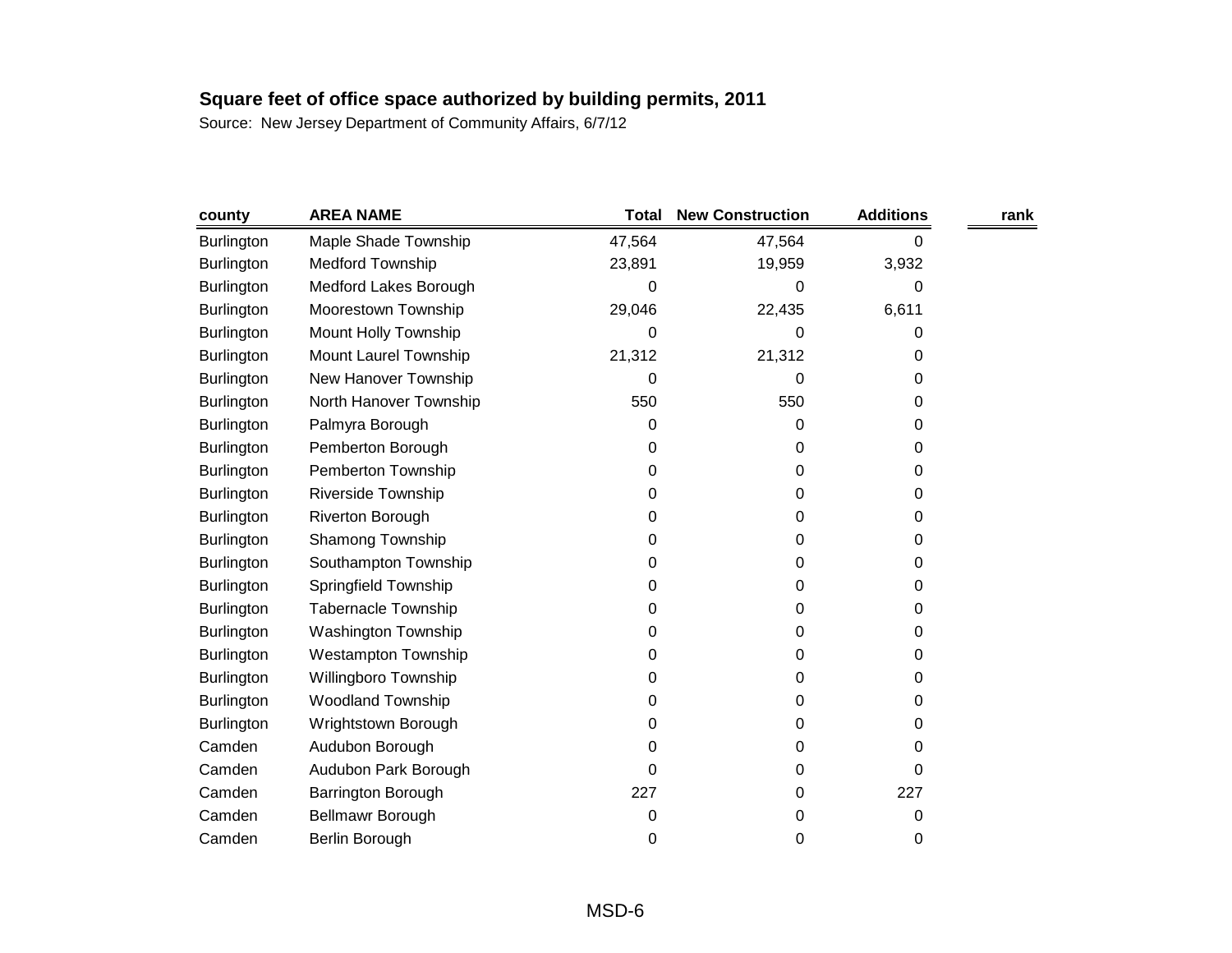| county | <b>AREA NAME</b>            | <b>Total</b> | <b>New Construction</b> | <b>Additions</b> | rank |
|--------|-----------------------------|--------------|-------------------------|------------------|------|
| Camden | <b>Berlin Township</b>      | 11,798       | 11,798                  | 0                |      |
| Camden | Brooklawn Borough           | 0            | 0                       | 0                |      |
| Camden | Camden City                 | 3,100        | 3,100                   | 0                |      |
| Camden | <b>Cherry Hill Township</b> | 232          | 0                       | 232              |      |
| Camden | <b>Chesilhurst Borough</b>  | 0            | 0                       | 0                |      |
| Camden | <b>Clementon Borough</b>    | 0            | 0                       | 0                |      |
| Camden | Collingswood Borough        | 0            | 0                       | 0                |      |
| Camden | Gibbsboro Borough           | 0            | 0                       | 0                |      |
| Camden | <b>Gloucester City</b>      | 0            | 0                       | 0                |      |
| Camden | Gloucester Township         | 125,548      | 125,548                 | 0                |      |
| Camden | Haddon Township             | 0            | 0                       | 0                |      |
| Camden | Haddonfield Borough         | 0            | 0                       | 0                |      |
| Camden | Haddon Heights Borough      | 0            | 0                       | 0                |      |
| Camden | Hi-nella Borough            | 0            | 0                       | 0                |      |
| Camden | Laurel Springs Borough      | 0            | 0                       | 0                |      |
| Camden | Lawnside Borough            | 0            | 0                       | 0                |      |
| Camden | Lindenwold Borough          | 0            | 0                       | 0                |      |
| Camden | Magnolia Borough            | 0            | 0                       | 0                |      |
| Camden | Merchantville Borough       | 0            | 0                       | 0                |      |
| Camden | Mount Ephraim Borough       | 0            | 0                       | 0                |      |
| Camden | Oaklyn Borough              | 259          | 0                       | 259              |      |
| Camden | Pennsauken Township         | 1,125        | 1,125                   | 0                |      |
| Camden | Pine Hill Borough           | 0            | 0                       | 0                |      |
| Camden | Pine Valley Borough         | 0            | 0                       | 0                |      |
| Camden | Runnemede Borough           | 0            | 0                       | 0                |      |
| Camden | Somerdale Borough           | 0            | 0                       | 0                |      |
| Camden | <b>Stratford Borough</b>    | 0            | 0                       | 0                |      |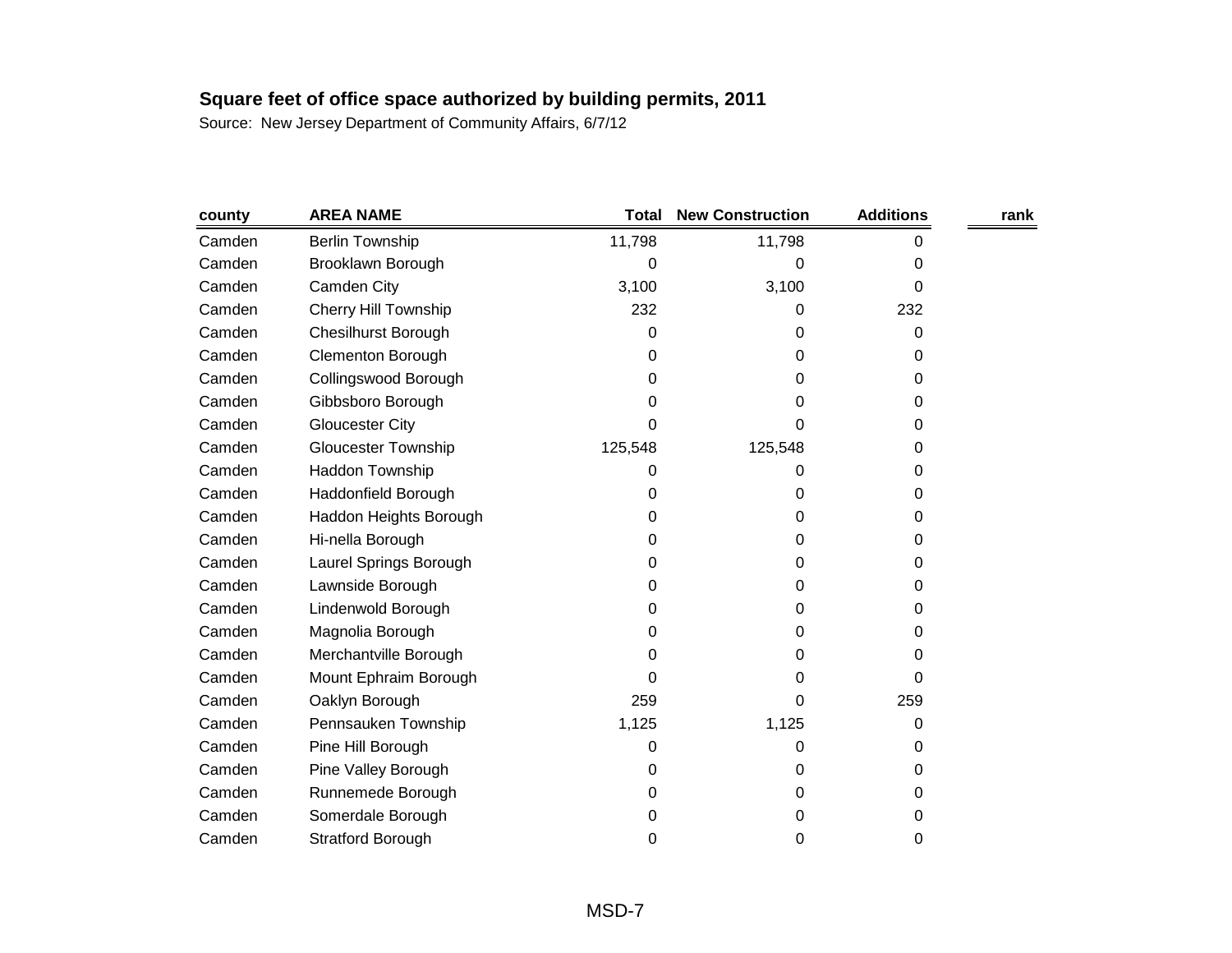| county     | <b>AREA NAME</b>           | Total  | <b>New Construction</b> | <b>Additions</b> | rank |
|------------|----------------------------|--------|-------------------------|------------------|------|
| Camden     | <b>Tavistock Borough</b>   | 0      | 0                       | 0                |      |
| Camden     | Voorhees Township          | 1,340  | 0                       | 1,340            |      |
| Camden     | <b>Waterford Township</b>  | 2,875  | 1,840                   | 1,035            |      |
| Camden     | Winslow Township           | 1,800  | 1,800                   | 0                |      |
| Camden     | Woodlynne Borough          | 0      | 0                       | 0                |      |
| Cape May   | Avalon Borough             | 0      | 0                       | 0                |      |
| Cape May   | Cape May City              | 19,635 | 19,635                  | 0                |      |
| Cape May   | Cape May Point Borough     | 0      | 0                       | 0                |      |
| Cape May   | Dennis Township            | 2,720  | 2,720                   | 0                |      |
| Cape May   | Lower Township             | 0      | 0                       | 0                |      |
| Cape May   | Middle Township            | 10,094 | 10,094                  | 0                |      |
| Cape May   | North Wildwood City        | 720    | 0                       | 720              |      |
| Cape May   | Ocean City                 | 4,259  | 4,258                   | 1                |      |
| Cape May   | Sea Isle City              | 2,792  | 2,564                   | 228              |      |
| Cape May   | Stone Harbor Borough       | 0      | 0                       | $\Omega$         |      |
| Cape May   | <b>Upper Township</b>      | 286    | 0                       | 286              |      |
| Cape May   | West Cape May Borough      | 0      | 0                       | 0                |      |
| Cape May   | West Wildwood Borough      | 0      | 0                       | 0                |      |
| Cape May   | <b>Wildwood City</b>       | 0      | 0                       | 0                |      |
| Cape May   | Wildwood Crest Borough     | 0      | 0                       | 0                |      |
| Cape May   | Woodbine Borough           | 0      | 0                       | 0                |      |
| Cumberland | <b>Bridgeton City</b>      | 12,863 | 12,863                  | 0                |      |
| Cumberland | <b>Commercial Township</b> | 4,414  | 2,400                   | 2,014            |      |
| Cumberland | Deerfield Township         | 0      | 0                       | 0                |      |
| Cumberland | Downe Township             | 0      | 0                       | 0                |      |
| Cumberland | <b>Fairfield Township</b>  | 0      | 0                       | 0                |      |
| Cumberland | <b>Greenwich Township</b>  | 0      | 0                       | 0                |      |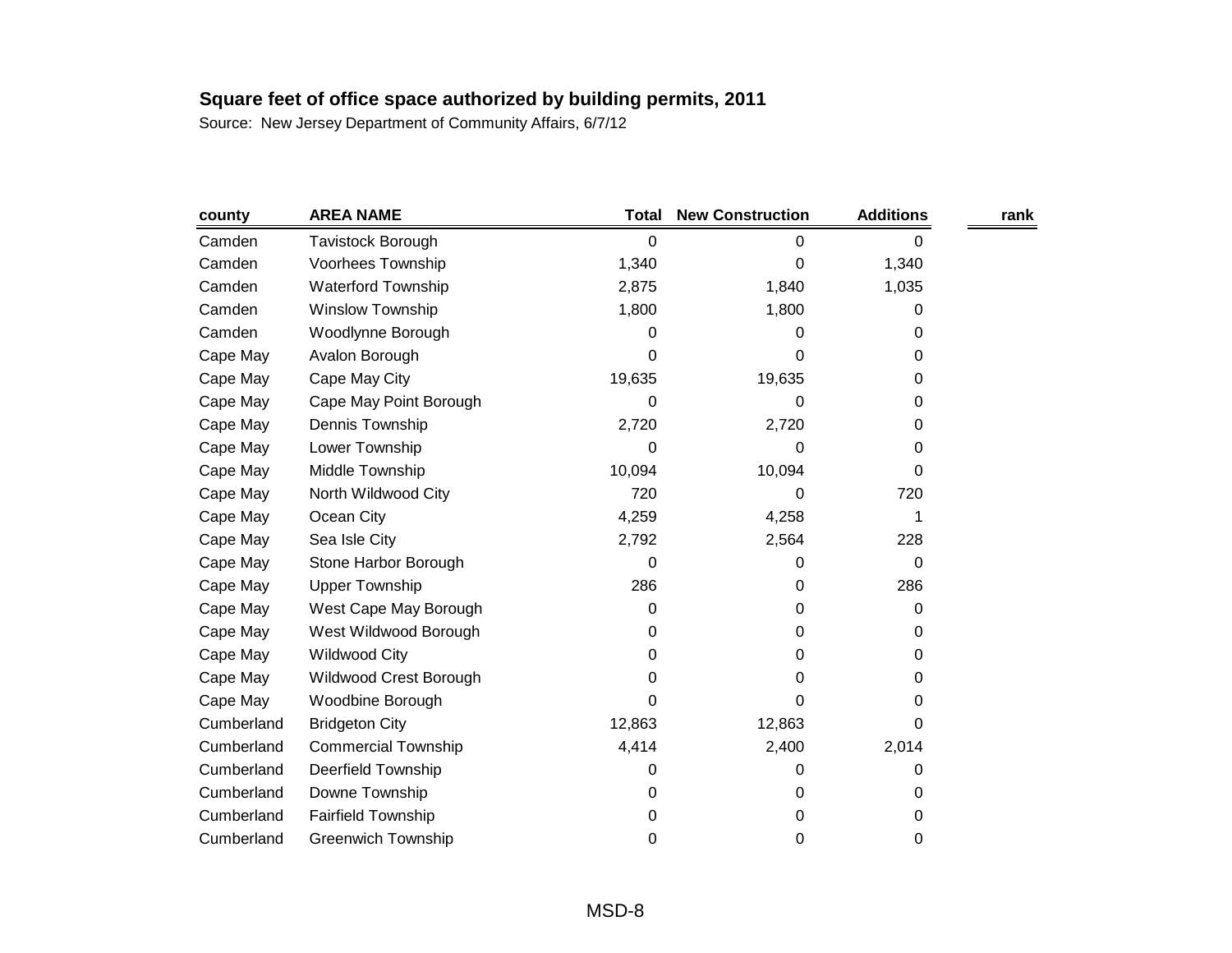| county       | <b>AREA NAME</b>                | <b>Total</b> | <b>New Construction</b> | <b>Additions</b> | rank |
|--------------|---------------------------------|--------------|-------------------------|------------------|------|
| Cumberland   | <b>Hopewell Township</b>        | 24,930       | 24,930                  | 0                |      |
| Cumberland   | Lawrence Township               | 0            | 0                       | 0                |      |
| Cumberland   | Maurice River Township          | 2,052        | 0                       | 2,052            |      |
| Cumberland   | Millville City                  | 9,706        | 5,662                   | 4,044            |      |
| Cumberland   | Shiloh Borough                  | 0            | 0                       | 0                |      |
| Cumberland   | <b>Stow Creek Township</b>      | 0            | 0                       | 0                |      |
| Cumberland   | <b>Upper Deerfield Township</b> | 0            | 0                       | 0                |      |
| Cumberland   | <b>Vineland City</b>            | 14,433       | 14,118                  | 315              |      |
| Essex        | <b>Belleville Township</b>      | 580          | 580                     | 0                |      |
| <b>Essex</b> | <b>Bloomfield Township</b>      | 0            | 0                       | 0                |      |
| Essex        | Caldwell Borough                | 0            | 0                       | 0                |      |
| Essex        | <b>Cedar Grove Township</b>     | 9,300        | 8,490                   | 810              |      |
| Essex        | East Orange City                | 0            | 0                       | 0                |      |
| Essex        | <b>Essex Fells Borough</b>      | 0            | 0                       | 0                |      |
| Essex        | <b>Fairfield Township</b>       | 50,905       | 50,905                  | 0                |      |
| <b>Essex</b> | Glen Ridge Borough              | 0            | 0                       | 0                |      |
| Essex        | Irvington Township              | 0            | 0                       | 0                |      |
| <b>Essex</b> | Livingston Township             | 6,478        | 0                       | 6,478            |      |
| Essex        | Maplewood Township              | 5,864        | 4,738                   | 1,126            |      |
| Essex        | Millburn Township               | 41,842       | 38,101                  | 3,741            |      |
| Essex        | Montclair Township              | 924          | 0                       | 924              |      |
| Essex        | <b>Newark City</b>              | 11,703       | 5,618                   | 6,085            |      |
| Essex        | North Caldwell Borough          | 0            | 0                       | 0                |      |
| Essex        | Nutley Township                 | 336          | 0                       | 336              |      |
| Essex        | City of Orange Township         | 18,485       | 18,485                  | 0                |      |
| <b>Essex</b> | Roseland Borough                | 792          | 0                       | 792              |      |
| <b>Essex</b> | South Orange Village            | 0            | 0                       | 0                |      |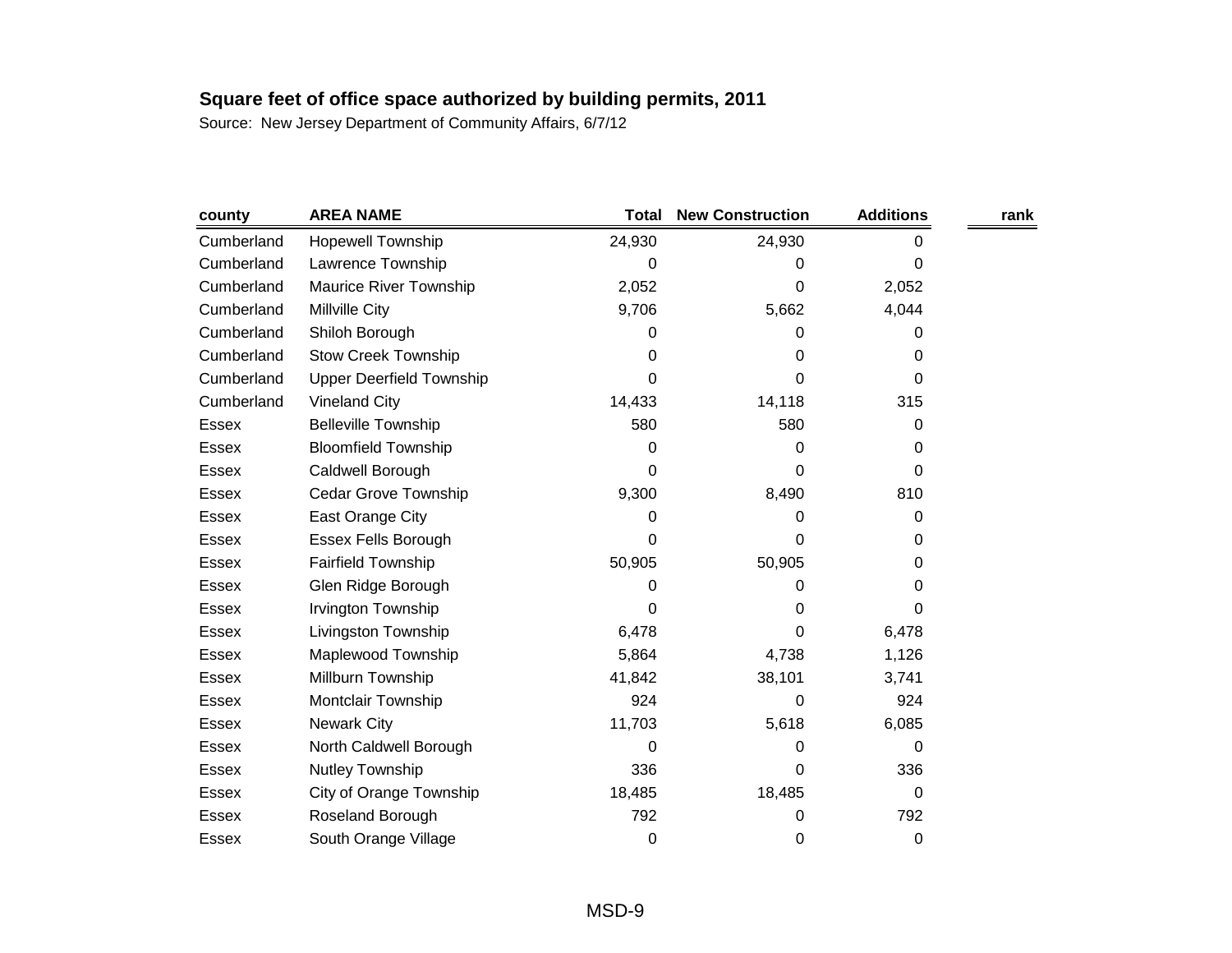| county       | <b>AREA NAME</b>               | <b>Total</b> | <b>New Construction</b> | <b>Additions</b> | rank |
|--------------|--------------------------------|--------------|-------------------------|------------------|------|
| Essex        | Verona Township                | 3,234        | 0                       | 3,234            |      |
| <b>Essex</b> | West Caldwell Township         | 8,388        | 0                       | 8,388            |      |
| <b>Essex</b> | West Orange Township           | 0            | 0                       | 0                |      |
| Gloucester   | Clayton Borough                | 13,116       | 8,580                   | 4,536            |      |
| Gloucester   | Deptford Township              | 0            | 0                       | 0                |      |
| Gloucester   | <b>East Greenwich Township</b> | 297          | 297                     | 0                |      |
| Gloucester   | <b>Elk Township</b>            | 3,908        | 3,908                   | 0                |      |
| Gloucester   | Franklin Township              | 0            | 0                       | 0                |      |
| Gloucester   | Glassboro Borough              | 12,918       | 12,106                  | 812              |      |
| Gloucester   | <b>Greenwich Township</b>      | 0            | 0                       | 0                |      |
| Gloucester   | Harrison Township              | 6            | 6                       | 0                |      |
| Gloucester   | Logan Township                 | 18,371       | 12,624                  | 5,747            |      |
| Gloucester   | Mantua Township                | 6,000        | 6,000                   | 0                |      |
| Gloucester   | Monroe Township                | 0            | 0                       | 0                |      |
| Gloucester   | National Park Borough          | 0            | 0                       | 0                |      |
| Gloucester   | Newfield Borough               | 0            | 0                       | 0                |      |
| Gloucester   | Paulsboro Borough              | 6,090        | 6,090                   | 0                |      |
| Gloucester   | Pitman Borough                 | 0            | 0                       | 0                |      |
| Gloucester   | South Harrison Township        | 0            | 0                       | 0                |      |
| Gloucester   | Swedesboro Borough             | 0            | 0                       | 0                |      |
| Gloucester   | <b>Washington Township</b>     | 43,187       | 43,187                  | 0                |      |
| Gloucester   | Wenonah Borough                | 0            | 0                       | 0                |      |
| Gloucester   | West Deptford Township         | 0            | 0                       | 0                |      |
| Gloucester   | Westville Borough              | 1,581        | 0                       | 1,581            |      |
| Gloucester   | <b>Woodbury City</b>           | 0            | 0                       | 0                |      |
| Gloucester   | Woodbury Heights Borough       | 0            | 0                       | 0                |      |
| Gloucester   | Woolwich Township              | 0            | 0                       | 0                |      |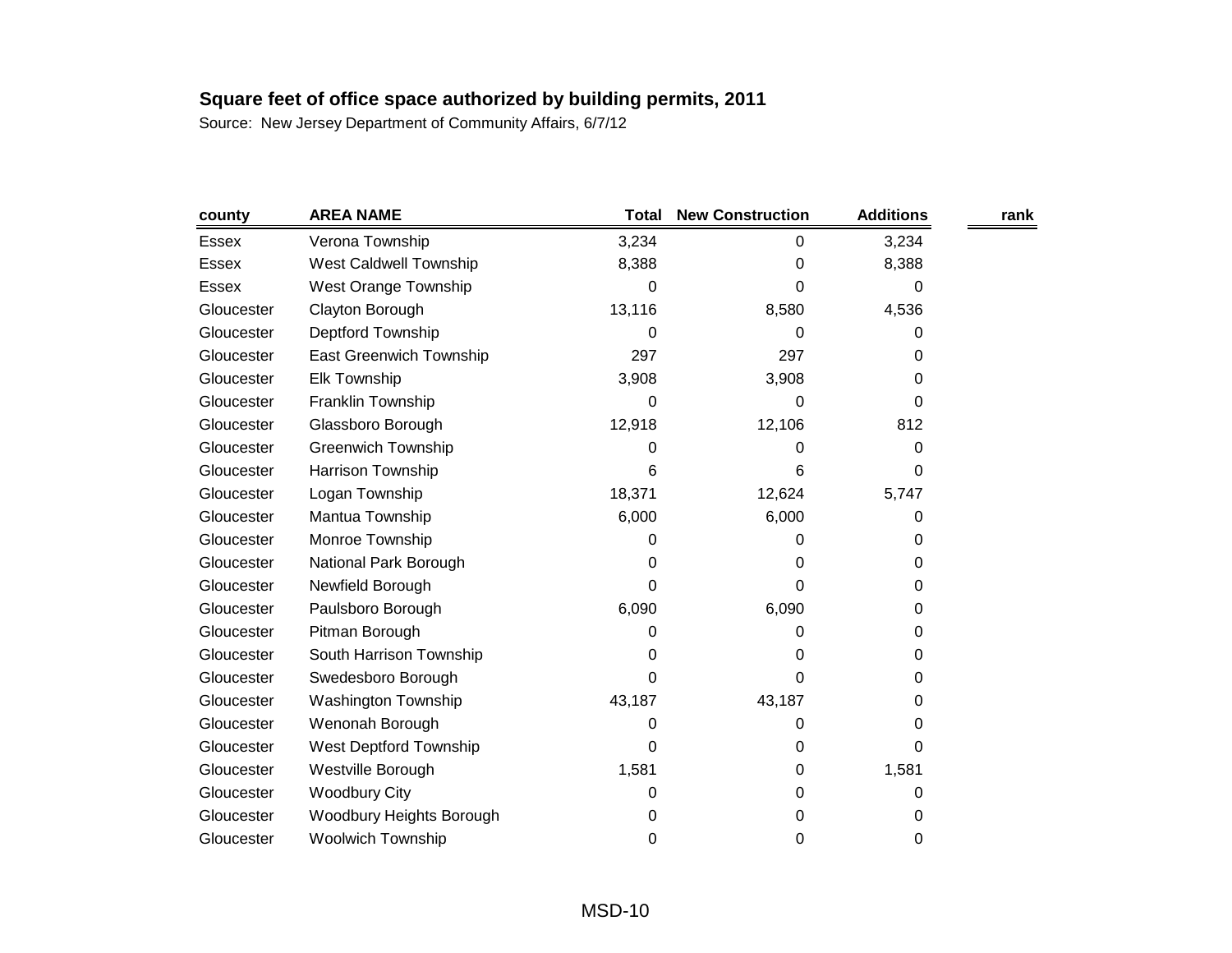| county    | <b>AREA NAME</b>          | <b>Total</b> | <b>New Construction</b> | <b>Additions</b> | rank |
|-----------|---------------------------|--------------|-------------------------|------------------|------|
| Hudson    | <b>Bayonne City</b>       | 12,855       | 450                     | 12,405           |      |
| Hudson    | East Newark Borough       | 0            | 0                       | 0                |      |
| Hudson    | <b>Guttenberg Town</b>    | 0            | 0                       | 0                |      |
| Hudson    | <b>Harrison Town</b>      | 3,722        | 3,722                   | 0                |      |
| Hudson    | Hoboken City              | 0            | 0                       | 0                |      |
| Hudson    | Jersey City               | 43,159       | 43,159                  | 0                |      |
| Hudson    | Kearny Town               | 0            | 0                       | 0                |      |
| Hudson    | North Bergen Township     | 0            | 0                       | 0                |      |
| Hudson    | Secaucus Town             | 3,750        | 3,750                   | 0                |      |
| Hudson    | <b>Union City</b>         | 4,650        | 4,650                   | 0                |      |
| Hudson    | Weehawken Township        | 0            | 0                       | 0                |      |
| Hudson    | West New York Town        | 5,154        | 0                       | 5,154            |      |
| Hunterdon | Alexandria Township       | 0            | 0                       | 0                |      |
| Hunterdon | <b>Bethlehem Township</b> | 0            | 0                       | 0                |      |
| Hunterdon | <b>Bloomsbury Borough</b> |              | 0                       |                  |      |
| Hunterdon | Califon Borough           | 0            | 0                       | 0                |      |
| Hunterdon | <b>Clinton Town</b>       | 0            | 0                       | 0                |      |
| Hunterdon | <b>Clinton Township</b>   | 15,018       | 15,018                  | 0                |      |
| Hunterdon | Delaware Township         | 0            | 0                       | $\Omega$         |      |
| Hunterdon | East Amwell Township      | 0            | 0                       | 0                |      |
| Hunterdon | Flemington Borough        | 0            | 0                       | 0                |      |
| Hunterdon | Franklin Township         | 0            | 0                       | 0                |      |
| Hunterdon | Frenchtown Borough        | 0            | 0                       | 0                |      |
| Hunterdon | Glen Gardner Borough      | 0            | 0                       | 0                |      |
| Hunterdon | Hampton Borough           | 0            | 0                       | 0                |      |
| Hunterdon | High Bridge Borough       | 0            | 0                       | 0                |      |
| Hunterdon | <b>Holland Township</b>   | 0            | 0                       | 0                |      |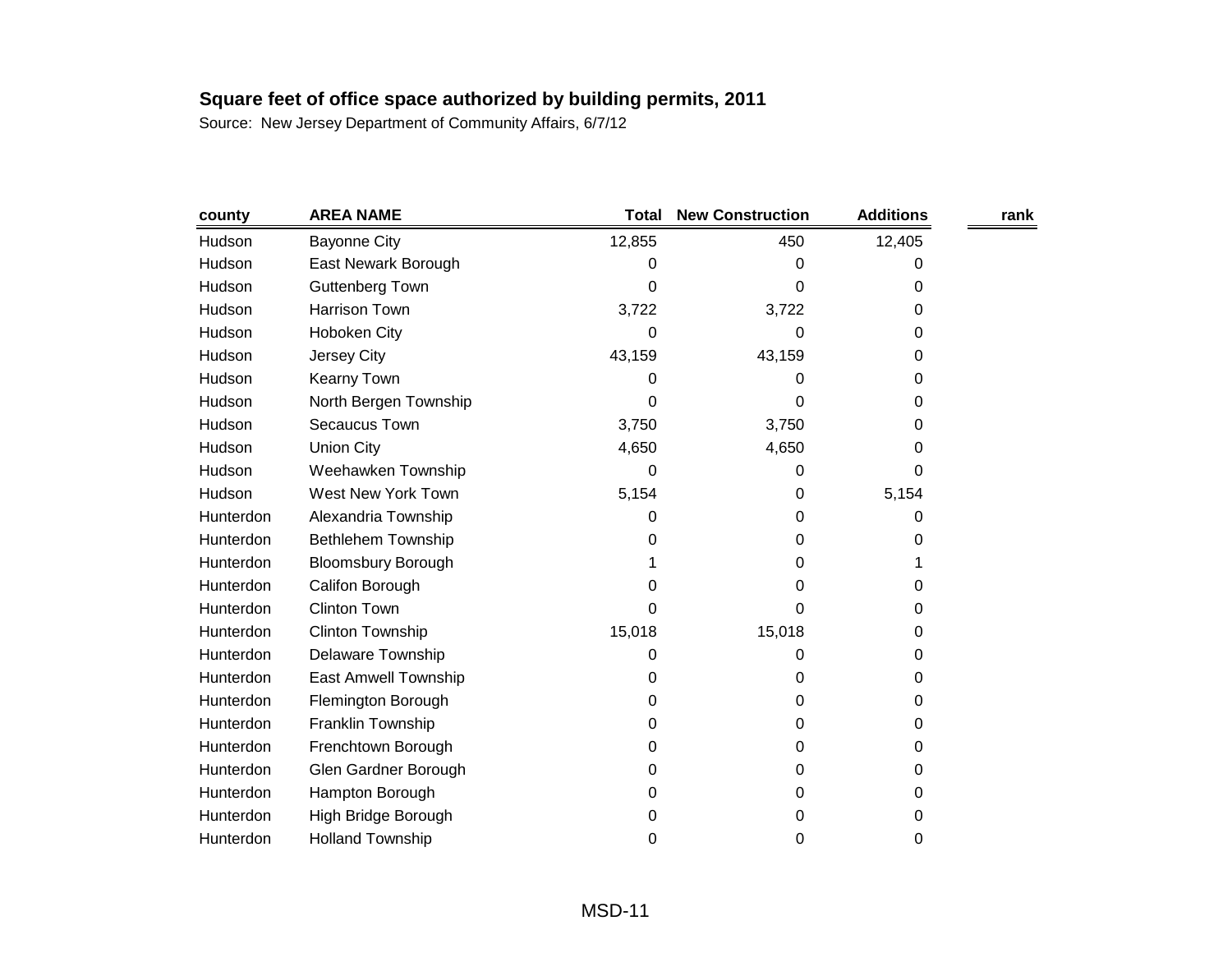| county    | <b>AREA NAME</b>            | <b>Total</b> | <b>New Construction</b> | <b>Additions</b> | rank |
|-----------|-----------------------------|--------------|-------------------------|------------------|------|
| Hunterdon | Kingwood Township           | 7,200        | 7,200                   | 0                |      |
| Hunterdon | Lambertville City           | 4            | 0                       | 4                |      |
| Hunterdon | Lebanon Borough             | 0            | 0                       | 0                |      |
| Hunterdon | Lebanon Township            | 200          | 200                     | 0                |      |
| Hunterdon | Milford Borough             | 0            | 0                       | 0                |      |
| Hunterdon | Raritan Township            | 54,806       | 44,166                  | 10,640           |      |
| Hunterdon | Readington Township         | 16,361       | 14,201                  | 2,160            |      |
| Hunterdon | Stockton Borough            | 0            | 0                       | 0                |      |
| Hunterdon | <b>Tewksbury Township</b>   | 0            | 0                       | 0                |      |
| Hunterdon | Union Township              | 2            | 2                       | 0                |      |
| Hunterdon | <b>West Amwell Township</b> | 0            | 0                       | 0                |      |
| Mercer    | East Windsor Township       | 0            | 0                       | 0                |      |
| Mercer    | <b>Ewing Township</b>       | 254,133      | 254,133                 | 0                |      |
| Mercer    | Hamilton Township           | 92,621       | 57,159                  | 35,462           |      |
| Mercer    | <b>Hightstown Borough</b>   | 0            | 0                       | 0                |      |
| Mercer    | Hopewell Borough            | 3,144        | 0                       | 3,144            |      |
| Mercer    | <b>Hopewell Township</b>    | 0            | 0                       | 0                |      |
| Mercer    | Lawrence Township           | 192          | 0                       | 192              |      |
| Mercer    | Pennington Borough          | 0            | 0                       | 0                |      |
| Mercer    | Princeton Borough           | 212          | 0                       | 212              |      |
| Mercer    | Princeton Township          | 0            | 0                       | 0                |      |
| Mercer    | <b>Trenton City</b>         | 25,345       | 25,345                  | 0                |      |
| Mercer    | Robbinsville Township       | 3,646        | 0                       | 3,646            |      |
| Mercer    | West Windsor Township       | 95,010       | 90,905                  | 4,105            |      |
| Middlesex | Carteret Borough            | 0            | 0                       | 0                |      |
| Middlesex | Cranbury Township           | 0            | 0                       | 0                |      |
| Middlesex | Dunellen Borough            | 0            | 0                       | 0                |      |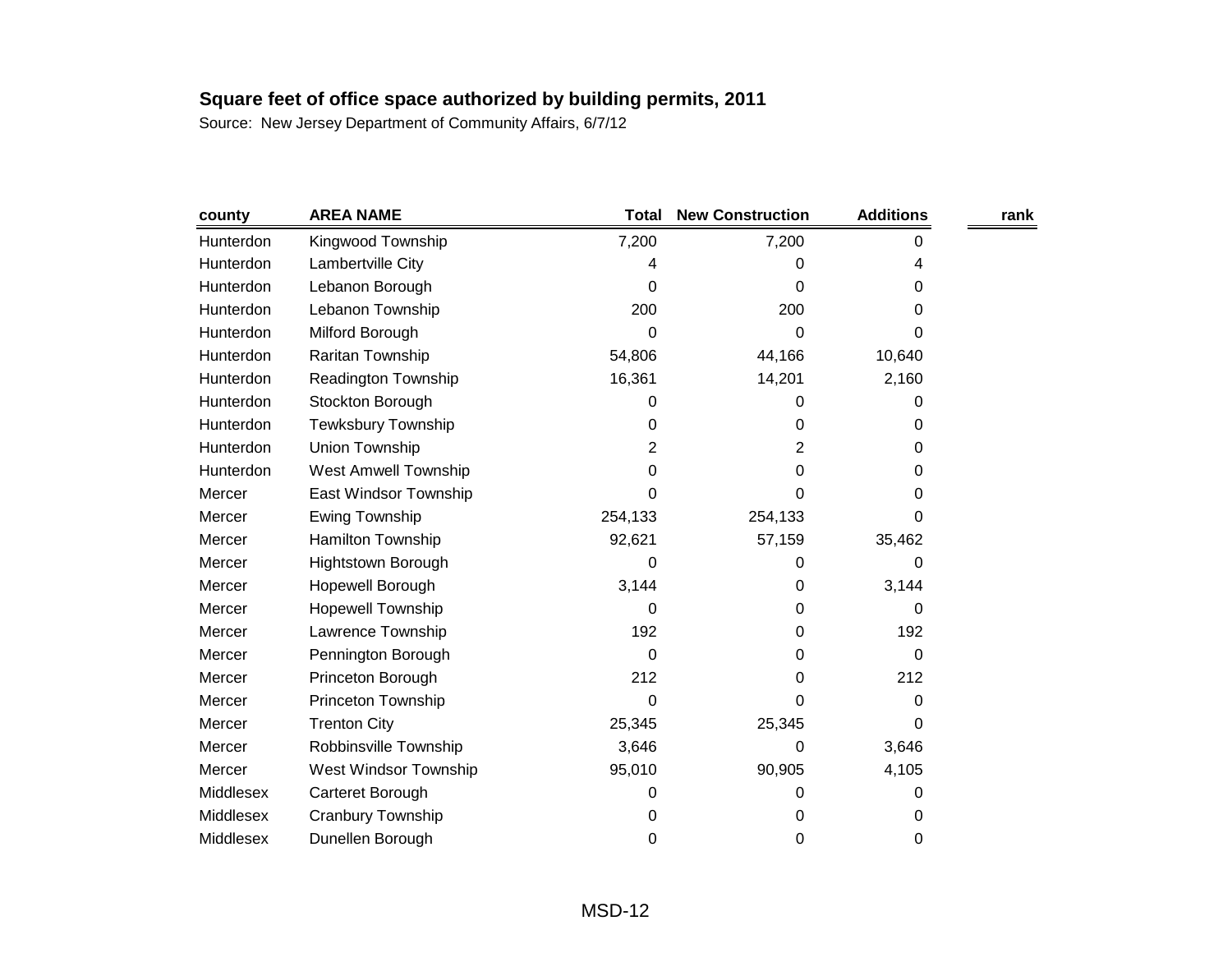| county    | <b>AREA NAME</b>             | <b>Total</b> | <b>New Construction</b> | <b>Additions</b> | rank |
|-----------|------------------------------|--------------|-------------------------|------------------|------|
| Middlesex | East Brunswick Township      | 12,880       | 12,880                  | 0                |      |
| Middlesex | <b>Edison Township</b>       | 94           | 0                       | 94               |      |
| Middlesex | Helmetta Borough             | 0            | 0                       | 0                |      |
| Middlesex | <b>Highland Park Borough</b> | 0            | 0                       | 0                |      |
| Middlesex | Jamesburg Borough            | 322          | 0                       | 322              |      |
| Middlesex | Old Bridge Township          | 15,871       | 15,871                  | 0                |      |
| Middlesex | Metuchen Borough             | 0            | 0                       | 0                |      |
| Middlesex | Middlesex Borough            | 0            | 0                       | 0                |      |
| Middlesex | Milltown Borough             | 0            | 0                       | 0                |      |
| Middlesex | Monroe Township              | 7,300        | 4,000                   | 3,300            |      |
| Middlesex | <b>New Brunswick City</b>    | 24,553       | 22,137                  | 2,416            |      |
| Middlesex | North Brunswick Township     | 53,830       | 53,830                  | 0                |      |
| Middlesex | Perth Amboy City             | 0            | 0                       | 0                |      |
| Middlesex | Piscataway Township          | 1,978        | 1,978                   | 0                |      |
| Middlesex | Plainsboro Township          | 164,914      | 164,914                 | 0                |      |
| Middlesex | Sayreville Borough           | 13,084       | 13,084                  | 0                |      |
| Middlesex | South Amboy City             | 0            | 0                       | 0                |      |
| Middlesex | South Brunswick Township     | 66,845       | 63,900                  | 2,945            |      |
| Middlesex | South Plainfield Borough     | 12,000       | 0                       | 12,000           |      |
| Middlesex | South River Borough          | 0            | 0                       | 0                |      |
| Middlesex | Spotswood Borough            | 1,450        | 1,450                   | 0                |      |
| Middlesex | Woodbridge Township          | 13,498       | 7,546                   | 5,952            |      |
| Monmouth  | Allenhurst Borough           | 0            | 0                       | 0                |      |
| Monmouth  | Allentown Borough            | 0            | 0                       | 0                |      |
| Monmouth  | <b>Asbury Park City</b>      | 0            | 0                       | 0                |      |
| Monmouth  | Atlantic Highlands Borough   | 606          | 0                       | 606              |      |
| Monmouth  | Avon-by-the-Sea Borough      | 0            | 0                       | 0                |      |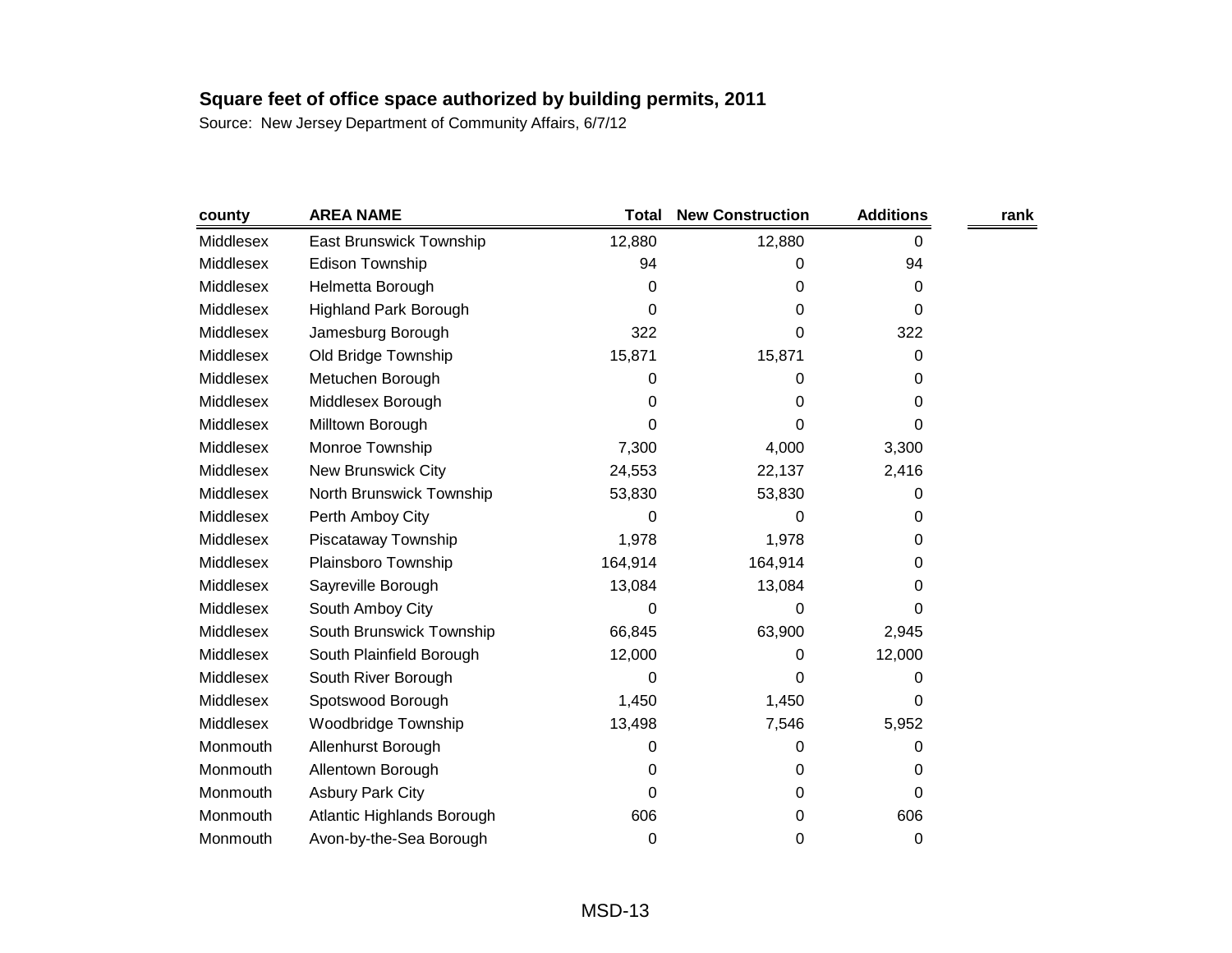| county   | <b>AREA NAME</b>             | <b>Total</b> | <b>New Construction</b> | <b>Additions</b> | rank |
|----------|------------------------------|--------------|-------------------------|------------------|------|
| Monmouth | Belmar Borough               | 54,627       | 54,627                  | 0                |      |
| Monmouth | <b>Bradley Beach Borough</b> | 0            | 0                       | 0                |      |
| Monmouth | <b>Brielle Borough</b>       | 0            | 0                       | 0                |      |
| Monmouth | <b>Colts Neck Township</b>   | 0            | 0                       | 0                |      |
| Monmouth | Deal Borough                 | 0            | 0                       | 0                |      |
| Monmouth | Eatontown Borough            | 783          | 3                       | 780              |      |
| Monmouth | Englishtown Borough          | 0            | 0                       | 0                |      |
| Monmouth | Fair Haven Borough           | 0            | 0                       | 0                |      |
| Monmouth | Farmingdale Borough          | 0            | 0                       | 0                |      |
| Monmouth | Freehold Borough             | 0            | 0                       | 0                |      |
| Monmouth | Freehold Township            | 185,324      | 185,324                 | 0                |      |
| Monmouth | Highlands Borough            | 0            | 0                       | 0                |      |
| Monmouth | <b>Holmdel Township</b>      | 0            | 0                       | 0                |      |
| Monmouth | Howell Township              | 0            | 0                       | 0                |      |
| Monmouth | Interlaken Borough           | 0            | 0                       | 0                |      |
| Monmouth | Keansburg Borough            | 0            | 0                       | 0                |      |
| Monmouth | Keyport Borough              | 0            | 0                       | 0                |      |
| Monmouth | Little Silver Borough        | 0            | 0                       | 0                |      |
| Monmouth | Loch Arbour Village          | 0            | 0                       | 0                |      |
| Monmouth | Long Branch City             | 0            | 0                       | 0                |      |
| Monmouth | Manalapan Township           | 15,047       | 8,832                   | 6,215            |      |
| Monmouth | Manasquan Borough            | 0            | 0                       | 0                |      |
| Monmouth | Marlboro Township            | 2,390        | 0                       | 2,390            |      |
| Monmouth | Matawan Borough              | 0            | 0                       | 0                |      |
| Monmouth | Aberdeen Township            | 0            | 0                       | 0                |      |
| Monmouth | Middletown Township          | 4,314        | 4,214                   | 100              |      |
| Monmouth | <b>Millstone Township</b>    | 5,004        | 5,004                   | 0                |      |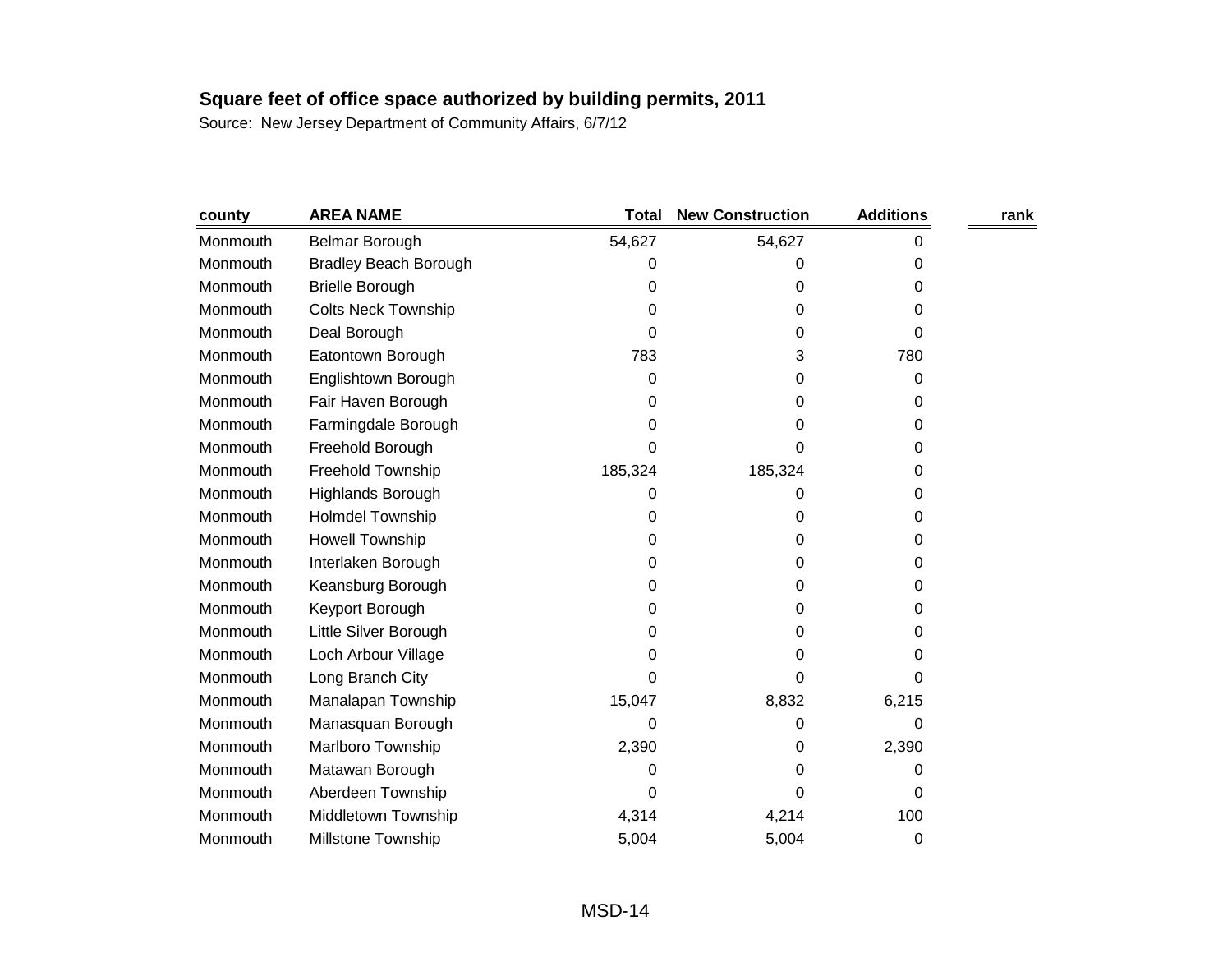| county        | <b>AREA NAME</b>               | <b>Total</b> | <b>New Construction</b> | <b>Additions</b> | rank |
|---------------|--------------------------------|--------------|-------------------------|------------------|------|
| Monmouth      | Monmouth Beach Borough         | 0            | 0                       | 0                |      |
| Monmouth      | Neptune Township               | 4,085        | 4,085                   | 0                |      |
| Monmouth      | Neptune City Borough           | 0            | 0                       | 0                |      |
| Monmouth      | <b>Tinton Falls Borough</b>    | 3,924        | 3,896                   | 28               |      |
| Monmouth      | Ocean Township                 | 2,278        | 0                       | 2,278            |      |
| Monmouth      | Oceanport Borough              | 0            | 0                       | 0                |      |
| Monmouth      | <b>Hazlet Township</b>         | 1,575        | 0                       | 1,575            |      |
| Monmouth      | Red Bank Borough               | 0            | 0                       | 0                |      |
| Monmouth      | Roosevelt Borough              | 0            | 0                       | 0                |      |
| Monmouth      | Rumson Borough                 | 0            | 0                       | 0                |      |
| Monmouth      | Sea Bright Borough             | 286          | 0                       | 286              |      |
| Monmouth      | Sea Girt Borough               | 0            | 0                       | 0                |      |
| Monmouth      | Shrewsbury Borough             | 0            | 0                       | 0                |      |
| Monmouth      | Shrewsbury Township            | 0            | 0                       | 0                |      |
| Monmouth      | Lake Como Borough              | 0            | 0                       | 0                |      |
| Monmouth      | Spring Lake Borough            | 0            | 0                       | 0                |      |
| Monmouth      | Spring Lake Heights Boro       | 3            | 3                       | 0                |      |
| Monmouth      | Union Beach Borough            | 0            | 0                       | 0                |      |
| Monmouth      | <b>Upper Freehold Township</b> | 1,960        | 1,960                   | 0                |      |
| Monmouth      | Wall Township                  | 4,025        | 4,025                   | 0                |      |
| Monmouth      | West Long Branch Borough       | 34,372       | 23,371                  | 11,001           |      |
| <b>Morris</b> | <b>Boonton Town</b>            | 0            | 0                       | 0                |      |
| <b>Morris</b> | <b>Boonton Township</b>        | 0            | 0                       | 0                |      |
| <b>Morris</b> | <b>Butler Borough</b>          | 602          | 0                       | 602              |      |
| <b>Morris</b> | Chatham Borough                | 0            | 0                       | 0                |      |
| <b>Morris</b> | Chatham Township               | 9,475        | 0                       | 9,475            |      |
| Morris        | Chester Borough                | 0            | 0                       | 0                |      |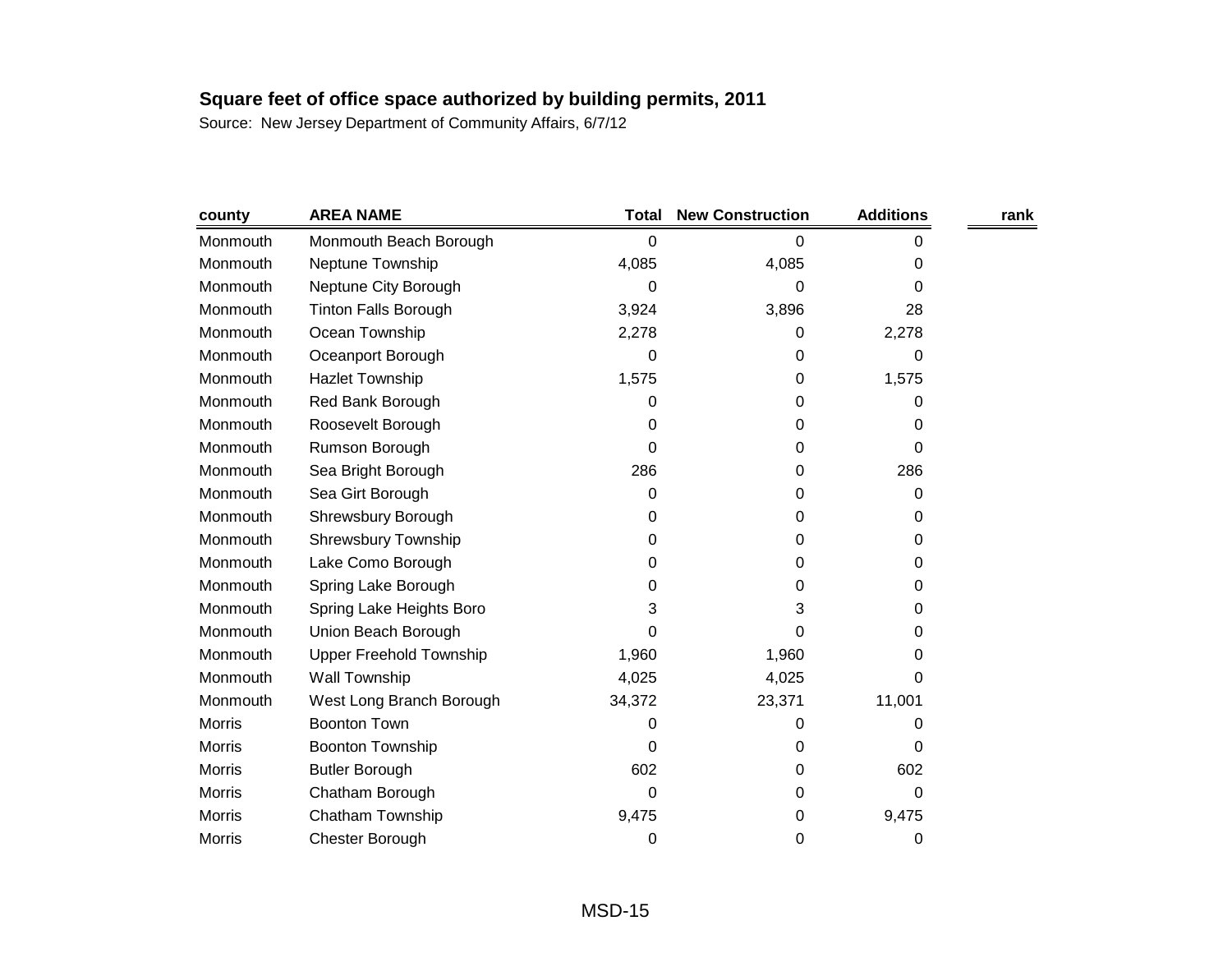| county        | <b>AREA NAME</b>          | Total   | <b>New Construction</b> | <b>Additions</b> | rank |
|---------------|---------------------------|---------|-------------------------|------------------|------|
| <b>Morris</b> | <b>Chester Township</b>   | 2,400   | 0                       | 2,400            |      |
| <b>Morris</b> | Denville Township         | 0       | 0                       | 0                |      |
| <b>Morris</b> | Dover Town                | 0       | 0                       | 0                |      |
| <b>Morris</b> | East Hanover Township     | 681,602 | 681,602                 | 0                |      |
| <b>Morris</b> | Florham Park Borough      | 20,244  | 19,620                  | 624              |      |
| Morris        | Hanover Township          | 2,981   | 0                       | 2,981            |      |
| <b>Morris</b> | <b>Harding Township</b>   | 0       | 0                       | 0                |      |
| <b>Morris</b> | Jefferson Township        | 10,531  | 8,531                   | 2,000            |      |
| Morris        | Kinnelon Borough          | 0       | 0                       | 0                |      |
| <b>Morris</b> | Lincoln Park Borough      | 0       | 0                       | 0                |      |
| <b>Morris</b> | Madison Borough           | 0       | 0                       | 0                |      |
| Morris        | Mendham Borough           | 0       | 0                       | 0                |      |
| <b>Morris</b> | Mendham Township          | 0       | 0                       | 0                |      |
| <b>Morris</b> | Mine Hill Township        | 0       | 0                       | 0                |      |
| Morris        | Montville Township        | 5,827   | 2,202                   | 3,625            |      |
| <b>Morris</b> | Morris Township           | 1,834   | 0                       | 1,834            |      |
| <b>Morris</b> | Morris Plains Borough     | 0       | 0                       | 0                |      |
| <b>Morris</b> | Morristown Town           | 4,734   | 4,130                   | 604              |      |
| <b>Morris</b> | Mountain Lakes Borough    | 0       | 0                       | 0                |      |
| <b>Morris</b> | Mount Arlington Borough   | 0       | 0                       | 0                |      |
| <b>Morris</b> | Mount Olive Township      | 1,020   | 0                       | 1,020            |      |
| <b>Morris</b> | Netcong Borough           | 0       | 0                       | 0                |      |
| <b>Morris</b> | Parsippany-Troy Hills Twp | 5,939   | 0                       | 5,939            |      |
| <b>Morris</b> | Long Hill Township        | 0       | 0                       | 0                |      |
| <b>Morris</b> | Pequannock Township       | 0       | 0                       | 0                |      |
| <b>Morris</b> | Randolph Township         | 17,360  | 17,360                  | 0                |      |
| <b>Morris</b> | Riverdale Borough         | 0       | 0                       | 0                |      |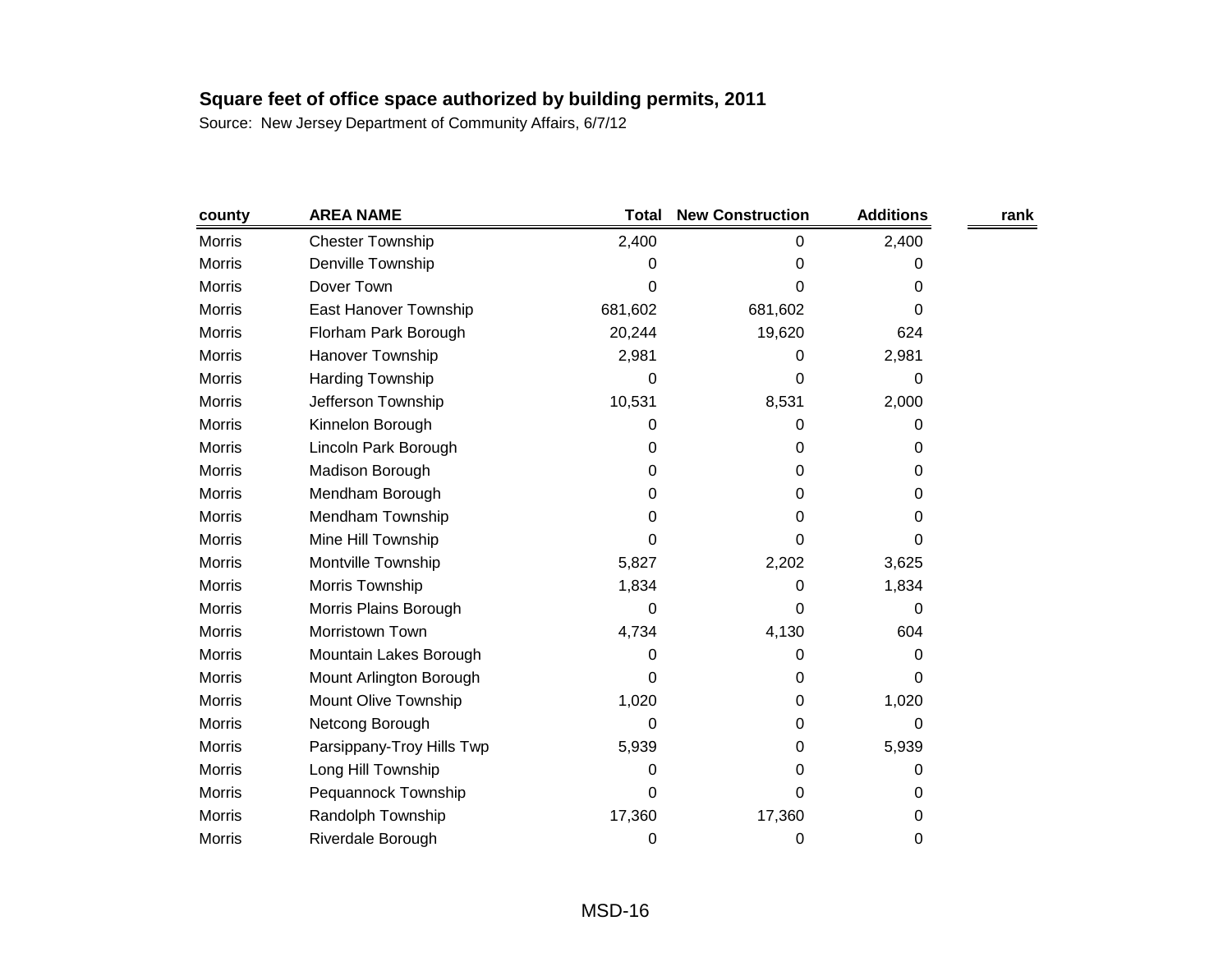| county        | <b>AREA NAME</b>               | <b>Total</b> | <b>New Construction</b> | <b>Additions</b> | rank |
|---------------|--------------------------------|--------------|-------------------------|------------------|------|
| <b>Morris</b> | Rockaway Borough               | 0            | 0                       | 0                |      |
| <b>Morris</b> | Rockaway Township              | 0            | 0                       | 0                |      |
| Morris        | Roxbury Township               | 3,263        | 3,263                   | 0                |      |
| <b>Morris</b> | <b>Victory Gardens Borough</b> | 0            | 0                       | 0                |      |
| <b>Morris</b> | <b>Washington Township</b>     | 46,739       | 46,739                  | 0                |      |
| Morris        | Wharton Borough                | 0            | 0                       | 0                |      |
| Ocean         | Barnegat Light Borough         | 0            | 0                       | 0                |      |
| Ocean         | Bay Head Borough               | 0            | 0                       | 0                |      |
| Ocean         | Beach Haven Borough            | 206          | 0                       | 206              |      |
| Ocean         | Beachwood Borough              | 3,601        | 3,601                   | 0                |      |
| Ocean         | <b>Berkeley Township</b>       | 4,000        | 4,000                   | 0                |      |
| Ocean         | <b>Brick Township</b>          | 15,333       | 14,991                  | 342              |      |
| Ocean         | <b>Toms River Township</b>     | 157,578      | 118,860                 | 38,718           |      |
| Ocean         | Eagleswood Township            | 0            | 0                       | 0                |      |
| Ocean         | Harvey Cedars Borough          | 0            | 0                       | 0                |      |
| Ocean         | <b>Island Heights Borough</b>  | 0            | 0                       | 0                |      |
| Ocean         | Jackson Township               | 416          | 0                       | 416              |      |
| Ocean         | Lacey Township                 | 6,690        | 4,340                   | 2,350            |      |
| Ocean         | Lakehurst Borough              | 0            | 0                       | 0                |      |
| Ocean         | Lakewood Township              | 29,379       | 10,058                  | 19,321           |      |
| Ocean         | Lavallette Borough             | 0            | 0                       | 0                |      |
| Ocean         | Little Egg Harbor Township     | 9,237        | 4,624                   | 4,613            |      |
| Ocean         | Long Beach Township            | 0            | 0                       | 0                |      |
| Ocean         | <b>Manchester Township</b>     | 0            | 0                       | 0                |      |
| Ocean         | Mantoloking Borough            | 0            | 0                       | 0                |      |
| Ocean         | Ocean Township                 | 0            | 0                       | 0                |      |
| Ocean         | Ocean Gate Borough             | 0            | 0                       | 0                |      |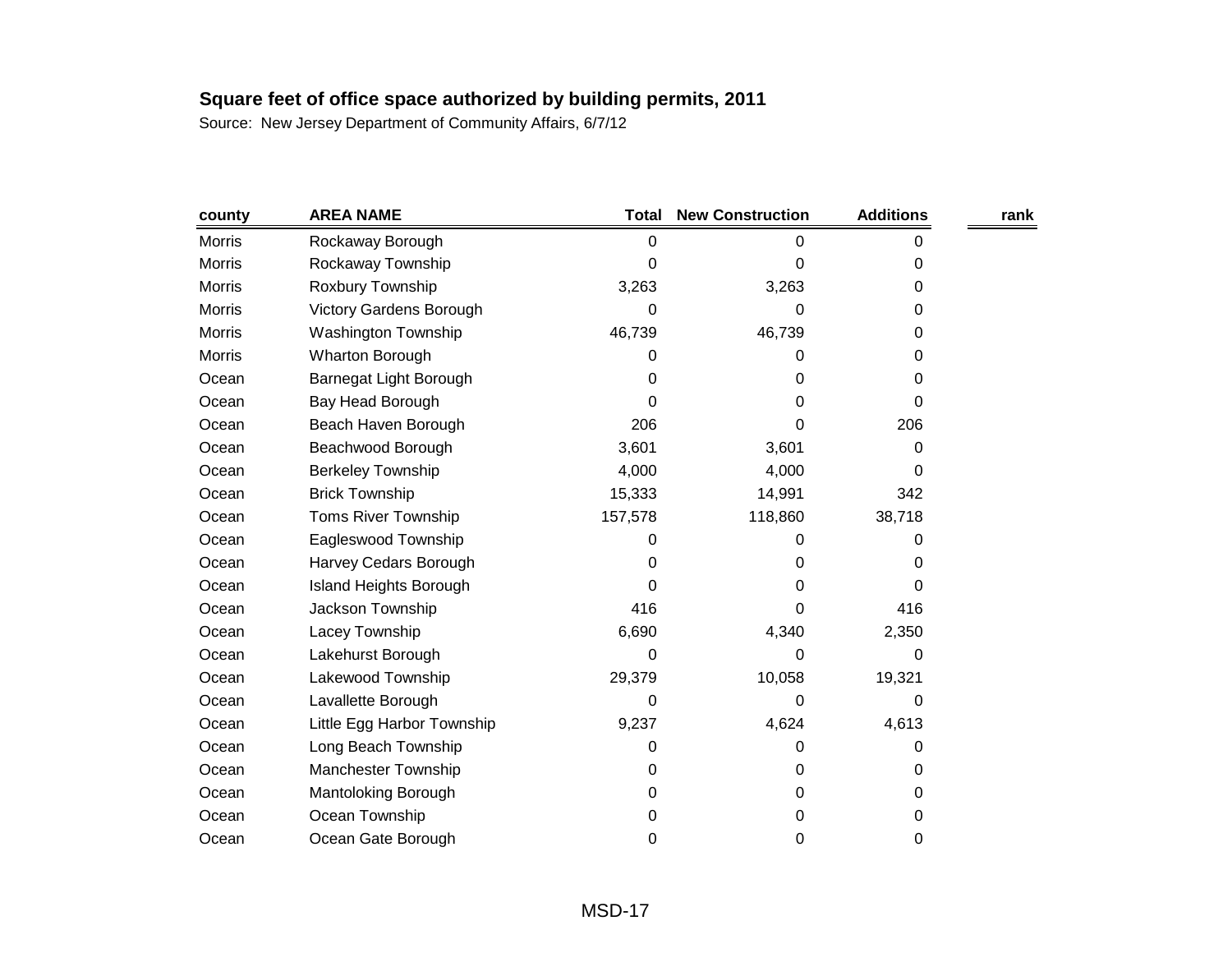| county  | <b>AREA NAME</b>             | <b>Total</b> | <b>New Construction</b> | <b>Additions</b> | rank |
|---------|------------------------------|--------------|-------------------------|------------------|------|
| Ocean   | Pine Beach Borough           | 0            | 0                       | 0                |      |
| Ocean   | <b>Plumsted Township</b>     | 0            | 0                       | 0                |      |
| Ocean   | Point Pleasant Borough       | 3,709        | 3,263                   | 446              |      |
| Ocean   | Point Pleasant Beach Boro    | 0            | 0                       | 0                |      |
| Ocean   | Seaside Heights Borough      | 0            | 0                       | 0                |      |
| Ocean   | Seaside Park Borough         | 0            | 0                       | 0                |      |
| Ocean   | Ship Bottom Borough          | 0            | 0                       | 0                |      |
| Ocean   | South Toms River Borough     | 0            | 0                       | 0                |      |
| Ocean   | <b>Stafford Township</b>     | 11,009       | 11,009                  | 0                |      |
| Ocean   | Surf City Borough            | 0            | 0                       | 0                |      |
| Ocean   | <b>Tuckerton Borough</b>     | 0            | 0                       | 0                |      |
| Ocean   | <b>Barnegat Township</b>     | 6,136        | 6,136                   | 0                |      |
| Passaic | <b>Bloomingdale Borough</b>  | 1,809        | 1,809                   | 0                |      |
| Passaic | <b>Clifton City</b>          | 4,439        | 0                       | 4,439            |      |
| Passaic | Haledon Borough              | 650          | 0                       | 650              |      |
| Passaic | Hawthorne Borough            | 22,700       | 0                       | 22,700           |      |
| Passaic | Little Falls Township        | 14,640       | 0                       | 14,640           |      |
| Passaic | North Haledon Borough        | 0            | 0                       | 0                |      |
| Passaic | Passaic City                 | 0            | 0                       | 0                |      |
| Passaic | Paterson City                | 75,001       | 69,001                  | 6,000            |      |
| Passaic | Pompton Lakes Borough        | 0            | 0                       | 0                |      |
| Passaic | Prospect Park Borough        | 0            | 0                       | 0                |      |
| Passaic | Ringwood Borough             | 0            | 0                       | 0                |      |
| Passaic | Totowa Borough               | 0            | 0                       | 0                |      |
| Passaic | Wanaque Borough              | 0            | 0                       | 0                |      |
| Passaic | Wayne Township               | 54,390       | 26,467                  | 27,923           |      |
| Passaic | <b>West Milford Township</b> | 1,475        | 1,475                   | 0                |      |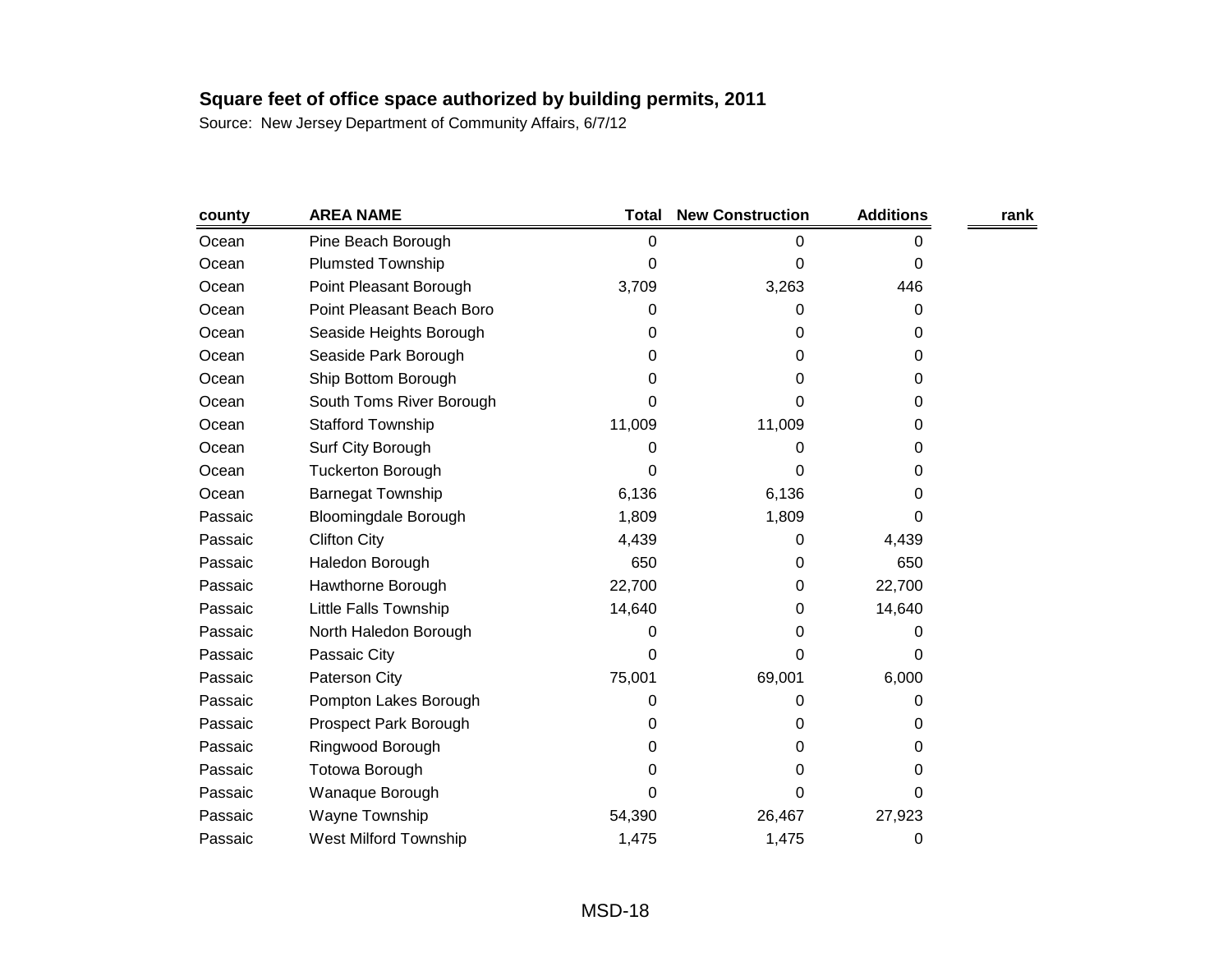| county   | <b>AREA NAME</b>              | <b>Total</b>   | <b>New Construction</b> | <b>Additions</b> | rank |
|----------|-------------------------------|----------------|-------------------------|------------------|------|
| Passaic  | Woodland Park Borough         | 2,938          | 2,938                   | 0                |      |
| Salem    | Alloway Township              | 1,512          | 1,512                   | 0                |      |
| Salem    | Elmer Borough                 | 0              | 0                       | 0                |      |
| Salem    | Elsinboro Township            | 0              | 0                       | 0                |      |
| Salem    | Lower Alloways Creek Twp      | 0              | 0                       | 0                |      |
| Salem    | Mannington Township           | 0              | 0                       | 0                |      |
| Salem    | <b>Oldmans Township</b>       | 0              | 0                       | 0                |      |
| Salem    | Penns Grove Borough           | 0              | 0                       | 0                |      |
| Salem    | Pennsville Township           | 3,600          | 3,600                   | 0                |      |
| Salem    | Pilesgrove Township           | 0              | 0                       | 0                |      |
| Salem    | Pittsgrove Township           | 0              | 0                       | 0                |      |
| Salem    | Quinton Township              | 0              | 0                       | 0                |      |
| Salem    | Salem City                    | $\overline{2}$ | 0                       | 2                |      |
| Salem    | <b>Carneys Point Township</b> | 14,983         | 14,983                  | 0                |      |
| Salem    | Upper Pittsgrove Township     | 9,955          | 9,955                   | 0                |      |
| Salem    | Woodstown Borough             | 0              | 0                       | 0                |      |
| Somerset | <b>Bedminster Township</b>    | 0              | 0                       | 0                |      |
| Somerset | <b>Bernards Township</b>      | 0              | 0                       | 0                |      |
| Somerset | Bernardsville Borough         | 0              | 0                       | 0                |      |
| Somerset | Bound Brook Borough           | Ω              | O                       | 0                |      |
| Somerset | <b>Branchburg Township</b>    |                |                         | 0                |      |
| Somerset | <b>Bridgewater Township</b>   | 33,697         | 20,342                  | 13,355           |      |
| Somerset | Far Hills Borough             | 0              | 0                       | 0                |      |
| Somerset | Franklin Township             | 42,403         | 36,975                  | 5,428            |      |
| Somerset | <b>Green Brook Township</b>   | 9,951          | 8,000                   | 1,951            |      |
| Somerset | Hillsborough Township         | 12,655         | 12,149                  | 506              |      |
| Somerset | Manville Borough              | 0              | 0                       | 0                |      |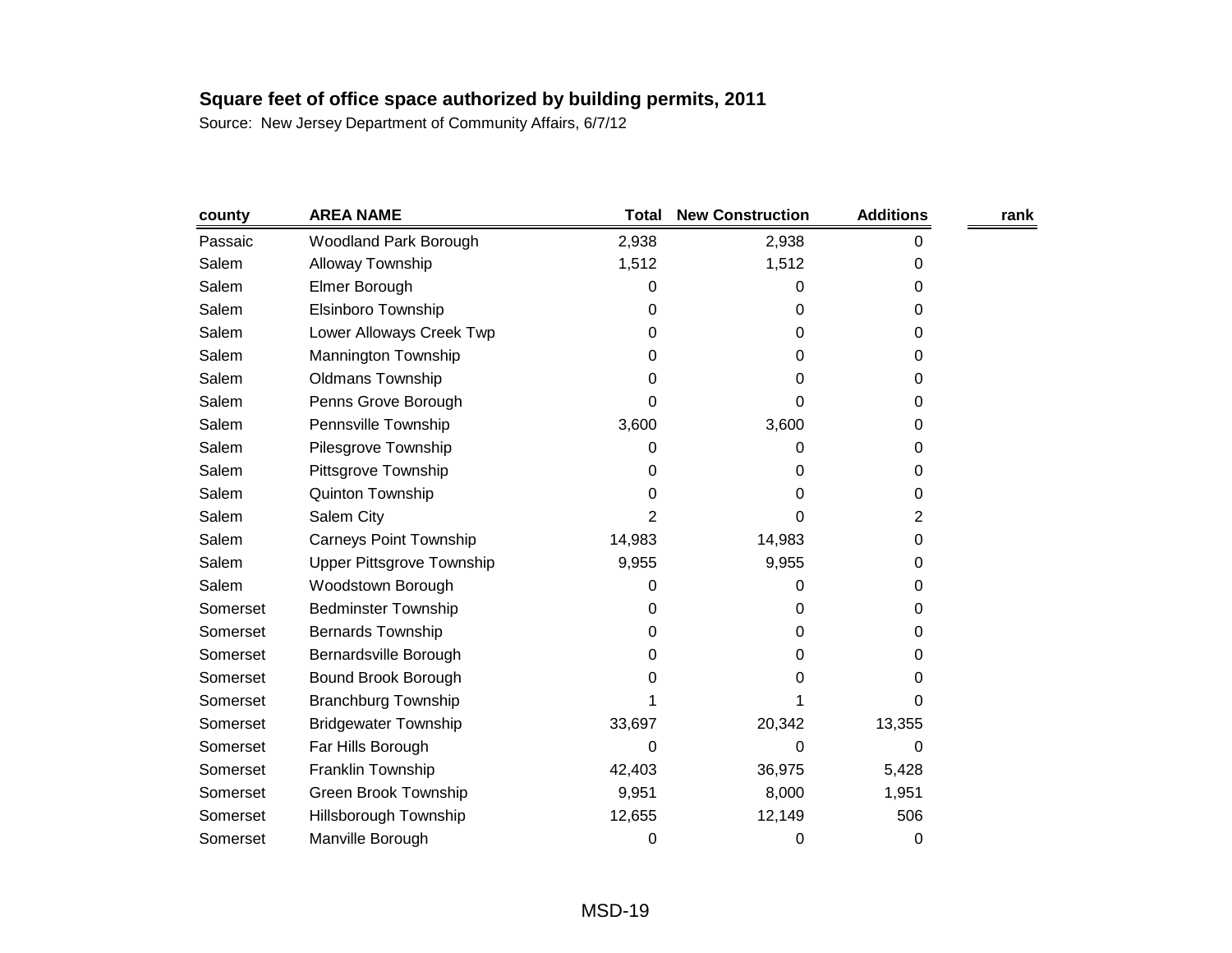| county        | <b>AREA NAME</b>             | <b>Total</b> | <b>New Construction</b> | <b>Additions</b> | rank |
|---------------|------------------------------|--------------|-------------------------|------------------|------|
| Somerset      | Millstone Borough            | 0            | 0                       | 0                |      |
| Somerset      | Montgomery Township          | 13,870       | 0                       | 13,870           |      |
| Somerset      | North Plainfield Borough     | 0            | 0                       | 0                |      |
| Somerset      | Peapack and Gladstone Boroug | 0            | 0                       | 0                |      |
| Somerset      | Raritan Borough              | 0            | 0                       | 0                |      |
| Somerset      | Rocky Hill Borough           | 0            | 0                       | 0                |      |
| Somerset      | Somerville Borough           | 11,802       | 0                       | 11,802           |      |
| Somerset      | South Bound Brook Boro       | 0            | 0                       | 0                |      |
| Somerset      | Warren Township              | 0            | 0                       | 0                |      |
| Somerset      | Watchung Borough             | 0            | 0                       | 0                |      |
| <b>Sussex</b> | Andover Borough              | 0            | 0                       | 0                |      |
| <b>Sussex</b> | Andover Township             | 1,208        | 0                       | 1,208            |      |
| <b>Sussex</b> | <b>Branchville Borough</b>   | 0            | 0                       | 0                |      |
| <b>Sussex</b> | <b>Byram Township</b>        | 0            | 0                       | 0                |      |
| <b>Sussex</b> | Frankford Township           | 0            | 0                       | 0                |      |
| <b>Sussex</b> | Franklin Borough             | 0            | 0                       | 0                |      |
| <b>Sussex</b> | Fredon Township              | 0            | 0                       | 0                |      |
| <b>Sussex</b> | Green Township               | 0            | 0                       | 0                |      |
| <b>Sussex</b> | Hamburg Borough              | 0            | 0                       | 0                |      |
| <b>Sussex</b> | Hampton Township             | 8,219        | 8,219                   | 0                |      |
| <b>Sussex</b> | Hardyston Township           | 700          | 700                     | 0                |      |
| <b>Sussex</b> | <b>Hopatcong Borough</b>     | 0            | 0                       | 0                |      |
| <b>Sussex</b> | Lafayette Township           | 0            | 0                       | 0                |      |
| <b>Sussex</b> | Montague Township            | 8,750        | 8,750                   | 0                |      |
| <b>Sussex</b> | Newton Town                  | 0            | 0                       | 0                |      |
| <b>Sussex</b> | Ogdensburg Borough           | 1,619        | 0                       | 1,619            |      |
| <b>Sussex</b> | Sandyston Township           | 0            | 0                       | 0                |      |
|               |                              |              |                         |                  |      |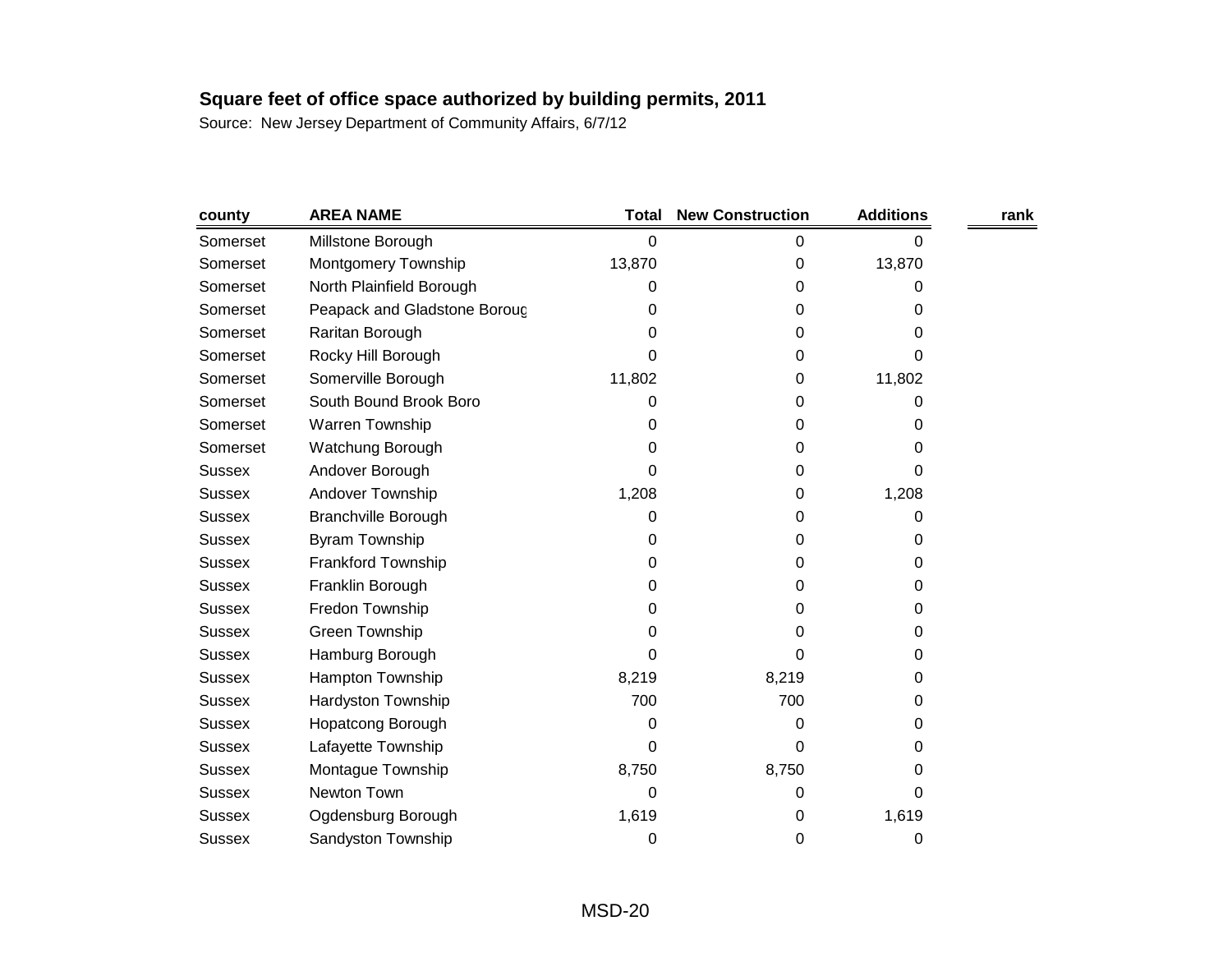| county        | <b>AREA NAME</b>                 | <b>Total</b> | <b>New Construction</b> | <b>Additions</b> | rank |
|---------------|----------------------------------|--------------|-------------------------|------------------|------|
| Sussex        | Sparta Township                  | 10,384       | 8,384                   | 2,000            |      |
| <b>Sussex</b> | Stanhope Borough                 | 0            | 0                       | 0                |      |
| <b>Sussex</b> | <b>Stillwater Township</b>       | 0            | 0                       | 0                |      |
| <b>Sussex</b> | Sussex Borough                   | 0            | 0                       | 0                |      |
| <b>Sussex</b> | Vernon Township                  | 3,100        | 3,100                   | 0                |      |
| <b>Sussex</b> | <b>Walpack Township</b>          | 0            | 0                       | 0                |      |
| <b>Sussex</b> | Wantage Township                 | 0            | 0                       | 0                |      |
| Union         | <b>Berkeley Heights Township</b> | 0            | 0                       | 0                |      |
| Union         | <b>Clark Township</b>            | 0            | 0                       | 0                |      |
| Union         | Cranford Township                | 0            | 0                       | 0                |      |
| Union         | <b>Elizabeth City</b>            | 14,346       | 0                       | 14,346           |      |
| Union         | Fanwood Borough                  | 0            | 0                       | 0                |      |
| Union         | Garwood Borough                  | 0            | 0                       | 0                |      |
| Union         | Hillside Township                | 33,220       | 33,220                  | 0                |      |
| Union         | Kenilworth Borough               | 139,675      | 0                       | 139,675          |      |
| Union         | Linden City                      | 26,774       | 26,774                  | 0                |      |
| Union         | Mountainside Borough             | 0            | 0                       | 0                |      |
| Union         | New Providence Borough           | 0            | 0                       | 0                |      |
| Union         | <b>Plainfield City</b>           | 0            | 0                       | 0                |      |
| Union         | <b>Rahway City</b>               | 0            | 0                       | 0                |      |
| Union         | Roselle Borough                  | 1,816        | 1,816                   | 0                |      |
| Union         | Roselle Park Borough             | 0            | 0                       | 0                |      |
| Union         | Scotch Plains Township           | 11,939       | 0                       | 11,939           |      |
| Union         | Springfield Township             | 0            | 0                       | 0                |      |
| Union         | <b>Summit City</b>               | 32,746       | 0                       | 32,746           |      |
| Union         | Union Township                   | 22,585       | 13,034                  | 9,551            |      |
| Union         | Westfield Town                   | 1,446        | 0                       | 1,446            |      |